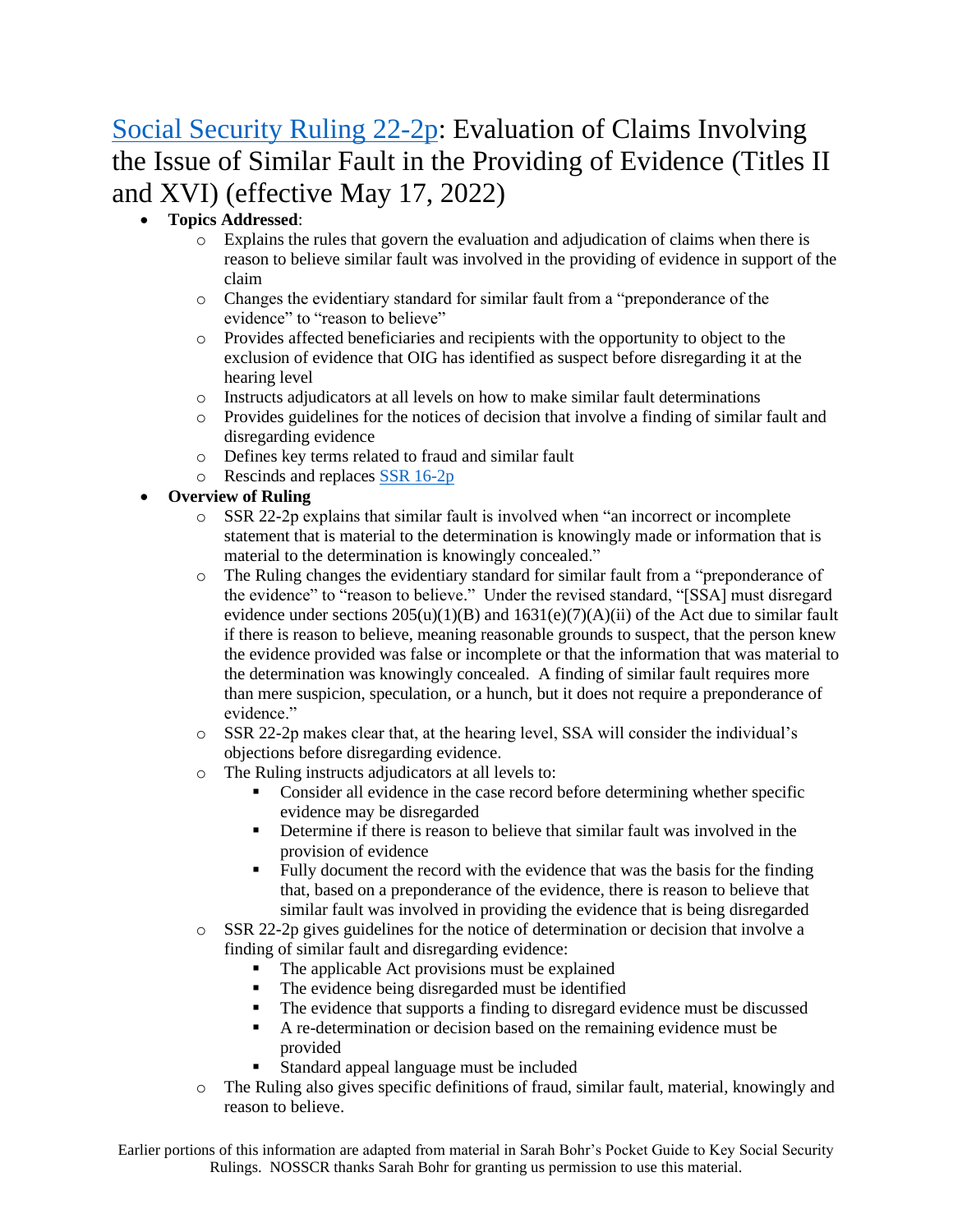# [Social Security Ruling 22-1p:](https://www.ssa.gov/OP_Home/rulings/PDF/2022-10558.pdf) Fraud and Similar Fault Redeterminations Under Sections 205(u) and 1631(e)(7) of the Social Security Act (Titles II and XVI) (effective May 17, 2022)

- **Topics Addressed**:
	- o Explains the revised process SSA uses to re-determine an individual's entitlement to or eligibility for benefits when there is reason to believe that fraud or similar fault was involved in that individual's application for benefits
	- o Changes the evidentiary standard for fraud and similar fault from a "preponderance of the evidence" to "reason to believe"
	- o Provides affected beneficiaries and recipients with the opportunity to object to the exclusion of evidence that OIG has identified as suspect before disregarding it at the hearing level
	- o Specifies that, in re-determining a case, SSA will only consider evidence that was provided absent fraud or similar fault
	- o Discusses appeal options if an individual disagrees with a re-determination denying benefits
	- o Defines key terms related to fraud and similar fault
	- o Rescinds and replaces [SSR 16-1p](https://www.ssa.gov/OP_Home/rulings/oasi/33/SSR2016-01-oasi-33.html)
- **Overview of Ruling** 
	- $\circ$  SSR 22-1p explains that under §§ 205(u) and 1631(e)(7) of the Social Security Act, SSA must immediately re-determine an individual's entitlement to monthly insurance benefits under title II or eligibility for benefits under title XVI if there is reason to believe that fraud or similar fault was involved in the application for benefits.
	- o The Ruling specifies that, when re-determining a case, SSA must disregard any evidence if there is reason to believe that fraud or similar fault was involved in providing that evidence; thus, SSA will only consider evidence that was provided absent fraud or similar fault.
	- o However, SSR 22-1p makes clear that, at the hearing level, SSA will consider the individual's objections before disregarding evidence.
	- $\circ$  SSR 22-1p clarifies that, after re-determination, if SSA finds that the remaining evidence does not support entitlement or eligibility, SSA may terminate such entitlement or eligibility and treat benefits paid as overpayments.
	- $\circ$  The Ruling sets forth the appeal rights for an individual who disagrees with the redetermination denying benefits, which include objecting to SSA's finding to disregard evidence under the Act and file a new application for benefits concurrently with the appeal.
	- o SSR 22-1p gives specific definitions of fraud, similar fault, material, knowingly and reason to believe.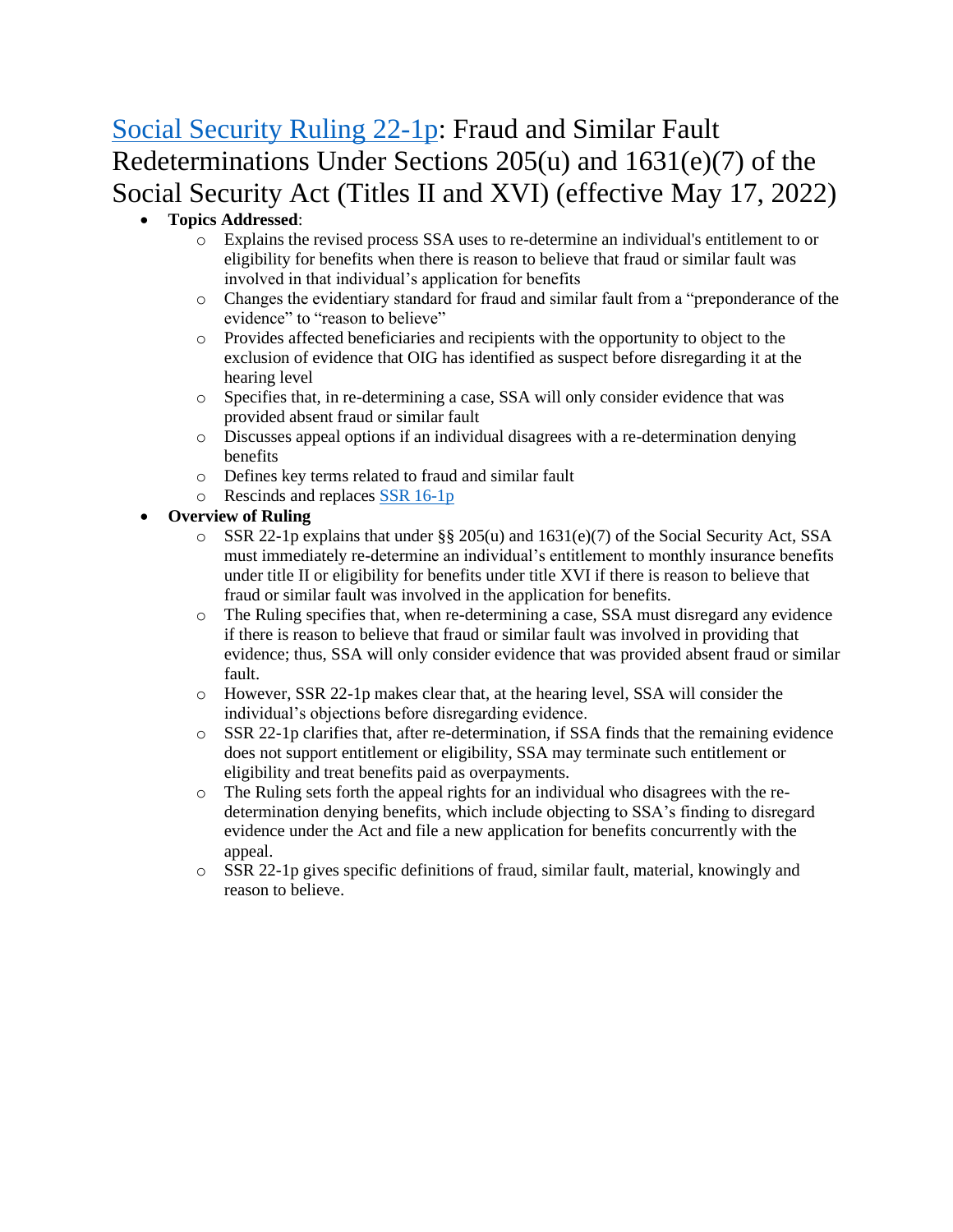# [Social Security Ruling 20-01p:](https://www.govinfo.gov/content/pkg/FR-2020-03-09/pdf/2020-04668.pdf) How We Determine an Individual's Education Category (Titles II and XVI) (effective April 27, 2020)

### • **Topics Addressed**:

- o Explains how SSA determines an individual's education category for adults in initial disability decisions, determinations, redeterminations, and continuing disability reviews
- o Provides additional guidance after SSA removed the education category "inability to communicate in English" as a vocational factor at step five of the sequential evaluation process for all claims filed or pending on April 27, 2020

- o SSR 20-01p explains that "education" primarily means "formal schooling" but "[t]he lack of formal schooling does not necessarily mean that the individual is uneducated…" as other evidence "may show that the individual has significant intellectual ability that can be used to work."
- o The Ruling sets forth the four education categories used to evaluate an individual's education level: High school education and above; Limited education; Marginal education; and Illiteracy.
- o According to SSR 20-01p, SSA will generally use "the highest numerical grade level of formal education an individual has completed in school regardless of the language used for instruction to determine" the individual's education category, as this "generally reflects the individual's educational abilities, such as reasoning, arithmetic, and communication skills."
	- However, "[e]vidence such as past work experience, the kind of responsibility an individual may have had when working, daily activities, hobbies, results of testing, community projects, or vocational training, may show that an individual's actual educational abilities are higher or lower than his or her formal education level. In such situations, [SSA] may assign an individual to a higher or lower education category, as appropriate."
- o The Ruling explains that an extensive history of special education may be considered and "may show that the individual's educational abilities are lower than the actual grade he or she completed…" but this is not an automatic finding (case-by-case determination that must be supported by specific evidence).
- o SSR 20-01p emphasizes that SSA "will not consider whether an individual attained his or her education in another country or whether the individual lacks English language proficiency. Neither the country in which an individual was educated nor the language an individual speaks informs [the agency] about whether the individual's reasoning, arithmetic, and language abilities are commensurate with his or her formal education level."
- o The Ruling offers specific instructions on how SSA determines whether an individual is illiterate, emphasizing that an individual will be assigned to the illiteracy category "only if the individual is unable to read or write a simple message in *any language* [emphasis in original]."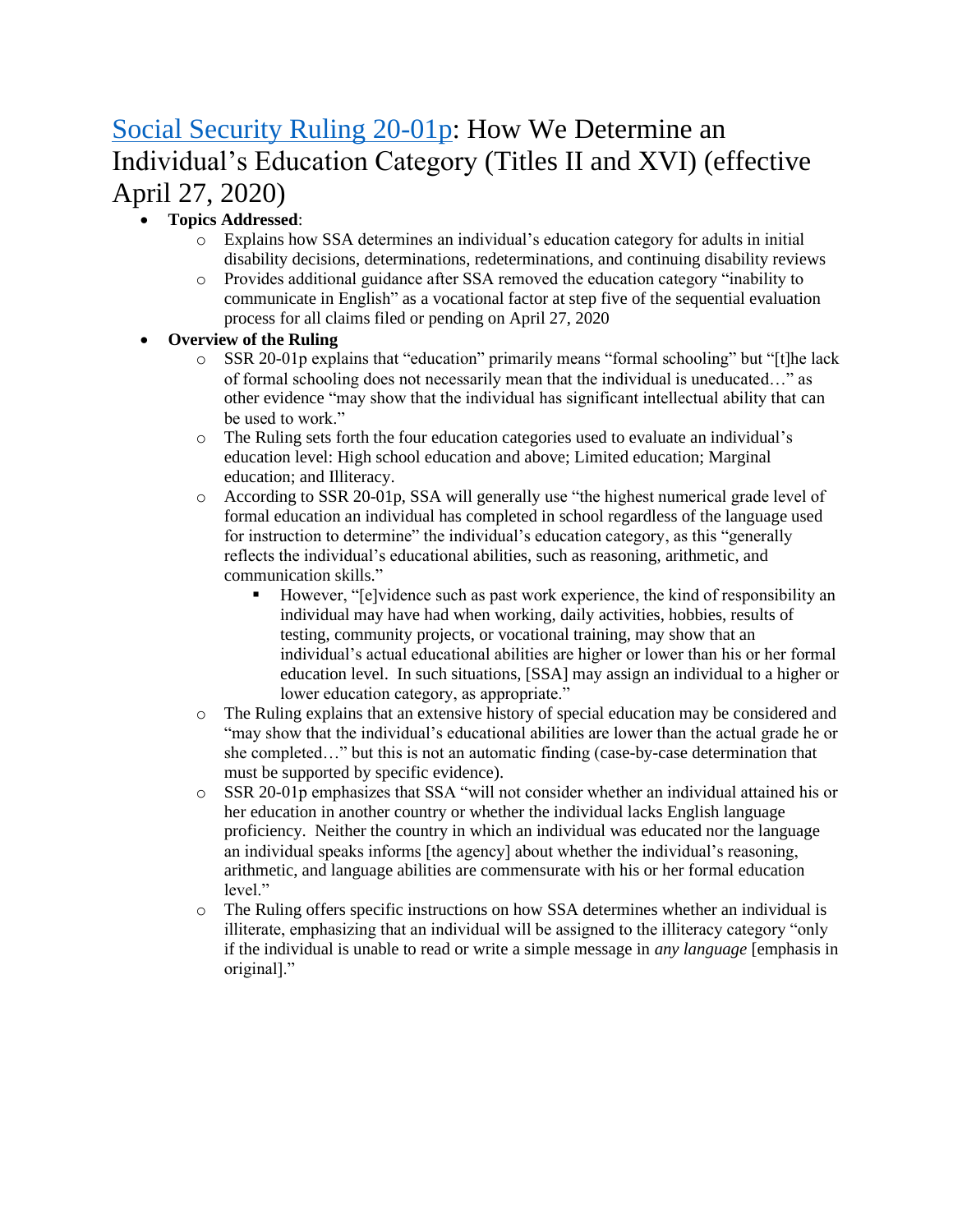# [Social Security Ruling 19-4p:](https://www.govinfo.gov/content/pkg/FR-2019-08-26/pdf/2019-18310.pdf?utm_source=BenchmarkEmail&utm_campaign=LISTING_GRIDS_UPDATE_8%2f26%2f19&utm_medium=email) Evaluating Cases Involving Primary Headache Disorders (Titles II and XVI) (effective August 26, 2019)

### • **Topics Addressed**:

- o Explains what primary headache disorders are, how the medical community diagnoses primary headache disorders, and provides the diagnostic criteria for four common types of primary headaches
- o Explains how SSA establishes that a person has a medically determinable impairment (MDI) of a primary headache disorder
- o Provides guidance on how SSA evaluates primary headache disorders in disability claims throughout the five-step sequential evaluation process, including medical equivalence at step three and residual functional capacity for steps four and five

- $\circ$  SSR 19-4p explains that primary headache disorders "are a collection of chronic headache illnesses characterized by repeated exacerbations of overactivity or dysfunction of pain-sensitive structures in the head…" and that they "are typically severe enough to require prescribed medication and sometimes warrant emergency department visits."
	- The Ruling provides and defines examples of common primary headaches: migraines, tension-type headaches, and trigeminal autonomic cephalalgias.
- $\circ$  The Ruling provides that, in the medical community, a primary headache disorder is a diagnosis of exclusion, diagnosed "only after excluding alternative medical and psychiatric causes of a person's symptoms." SSR 19-4p notes that a well-kept and documented "headache journal" is helpful to physicians and that laboratory tests and imaging scans may be conducted to rule out other medical conditions.
- o SSR 19-4p states that SSA establishes a primary headache disorder as a MDI by considering objective medical evidence from an acceptable medical source (AMS) but clarifies that only a primary headache disorder can be considered a MDI, not secondary headaches because "secondary headaches are symptoms of another underlying medical condition."
	- **•** The Ruling also makes clear that a diagnosis or statement of symptoms alone is not enough to establish the existence of a MDI, but sets forth the following combination of findings that, when reported by an AMS, SSA will consider when establishing a primary headache disorder as a MDI:
		- A diagnosis with documentation that the AMS "reviewed the person's medical history, conducted a physical examination, and made the diagnosis of primary headache disorder only after excluding alternative medical and psychiatric causes of the person's symptoms…" along with treatment notes consistent with the diagnosis;
		- An observation of a typical headache event and a detailed description of the event by an AMS, including co-occurring observable signs, or a third-party in the absence of direct observation by an AMS;
		- Laboratory test findings; and
		- Responses to treatment, such as medications.
- $\circ$  The Ruling explains how a primary headache disorder may medically equal a listing, specifically listing 11.02 for epilepsy, at step three and that the adjudicator must consider and discuss the limiting effects and symptoms, such as photophobia causing difficulties with sustained attention and concentration, when assessing the person's RFC at steps four and five.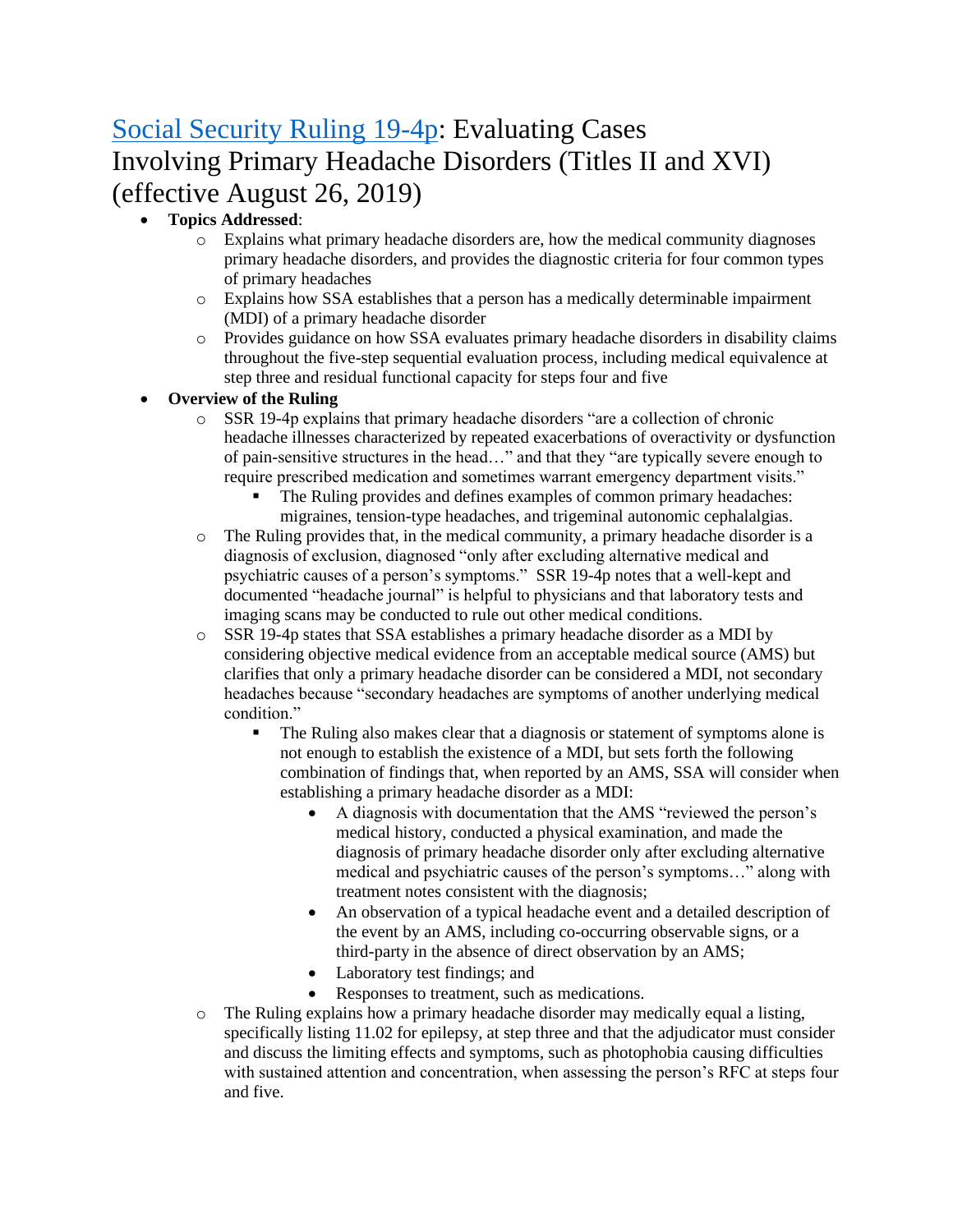# [Social Security Ruling 19-3p:](https://www.ssa.gov/OP_Home/rulings/PDF/2019-17359.pdf) Requesting Reconsideration or Hearing by an Administrative Law Judge (Titles II and XVI) (effective August 14, 2019)

- **Topics Addressed**:
	- o Clarifies that an appeal filed in paper or electronically using iAppeals, SSA's electronic appeal option, satisfies the statutory and regulatory requirement that an appeal be filed "in writing"
	- o Explains the similarities and differences between the two options available to claimants for appealing a medical determination that they are not disabled under the Social Security Act, namely the paper and electronic appeal options for requesting reconsideration or a hearing by an ALJ
	- o Provides guidance to help claimants decide which appeal format to use when requesting review of an adverse medical determination
	- o Reiterates that an appointed representative seeking direct payment of his or her fee has an affirmative duty to use iAppeals under 20 CFR §§ 404.1713, 404.1740, 416.1513, and 416.1540

- o SSR 19-3p clarifies that, while use of iAppeals promotes SSA's ability to efficiently and more quickly process claims, "it is the claimant's choice whether to use the paper or electronic administrative appeals process."
- o The Ruling explains the differences between the paper and electronic appeal options; specifically, the paper option, unlike the electronic appeal option, does not require claimants to submit all of the information necessary to process their appeals at the time of filing, such as the SSA-3441-BK "Disability Report – Appeal."
	- As explained in SSR 19-3p, "If a claimant does not provide the information requested on the SSA-3441-BK at the time he or she files the appeal request, generally, [SSA] attempt[s] to contact the claimant in order to obtain the information before the DDS makes a determination or an ALJ makes a decision."
	- While claimants who choose to use the electronic appeal option must provide all of the necessary information to process their appeals at the time their appeal is submitted, the Ruling explains that the iAppeals system was streamlined in 2015 by merging the questions on the standard appeal request forms and the disability report form, "so that all of the information needed to process an appeal is collected and submitted at the same time."
		- Moreover, the Ruling sets forth the "several flexibilities" offered by iAppeals for claimants utilizing the electronic appeal option to request review: "permitting claimants to leave questions blank if they are not applicable; allowing claimants to indicate that they need additional time to collect specific evidence; and enabling claimants to partially complete an electronic appeal application, save it, and return to finish it later, so long as they return and submit the appeal within the regulatory appeal period.
- o Regardless of the appeal format used, SSR 19-3p clarifies that claimants must still file their appeals within the 60-day deadline.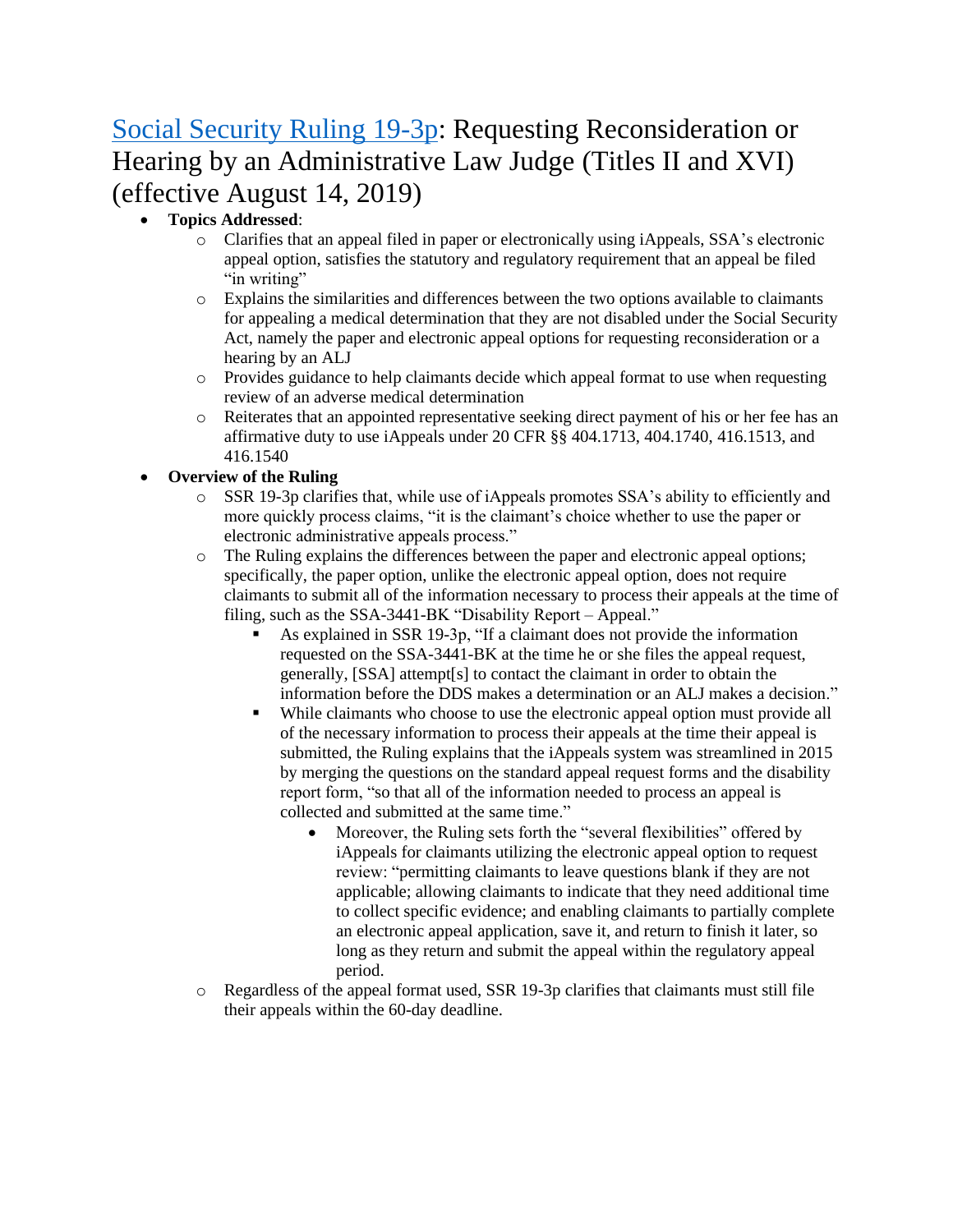# [Social Security Ruling 19-2p:](https://www.govinfo.gov/content/pkg/FR-2019-05-20/pdf/2019-10432.pdf) Evaluating Cases Involving Obesity (Titles II and XVI) (effective May 20, 2019)

### • **Topics Addressed**:

- o Explains how SSA establishes that a person has a medically determinable impairment (MDI) of obesity
- o Provides guidance on how SSA evaluates obesity in disability claims throughout the fivestep sequential evaluation process, including severity at step two, medical equivalence at step three, and residual functional capacity for steps four and five
- o Rescinds and replaces [SSR 02-1p](https://www.ssa.gov/OP_Home/rulings/di/01/SSR2002-01-di-01.html)

- $\circ$  SSR 19-2p explains that SSA establishes obesity as a medically determinable impairment (MDI) based on "measured height and weight, measured waist size, and BMI measurements over time." Specifically, a BMI of 30 or higher or "a waist size greater than 35 inches for women and greater than 40 inches for men..." will generally establish an MDI of obesity.
- o The Ruling clarifies, however, that no specific weight, BMI, or a medical source's descriptive terms for levels of obesity (e.g. severe, extreme, morbid) establish that obesity is a severe impairment. Instead, SSA conducts "an individualized assessment of the effect of obesity on a person's functioning when deciding whether the impairment is severe."
- o SSR 19-2p sets forth specifics as to how SSA considers obesity when assessing a person's RFC.
	- For example, the Ruling states that obesity "may contribute to limitation of the range of motion of the skeletal spine and extremities..." due to the increased stress of weight-bearing joints and "may also affect a person's ability to manipulate objects, if there is adipose (fatty) tissue in the hands and fingers, or the ability to tolerate extreme heat, humidity, or hazards."
	- $SSR$  19-2p then acknowledges that "[p]eople with an MDI of obesity may have limitations in the ability to sustain a function over time," explaining that "fatigue may affect the person's physical and mental ability to sustain work activity," especially in cases involving obesity and sleep apnea."
	- The Ruling also acknowledges that "[t]he combined effects of obesity with another impairment(s) may be greater than the effects of each of the impairments considered separately," using obesity and arthritis as an example.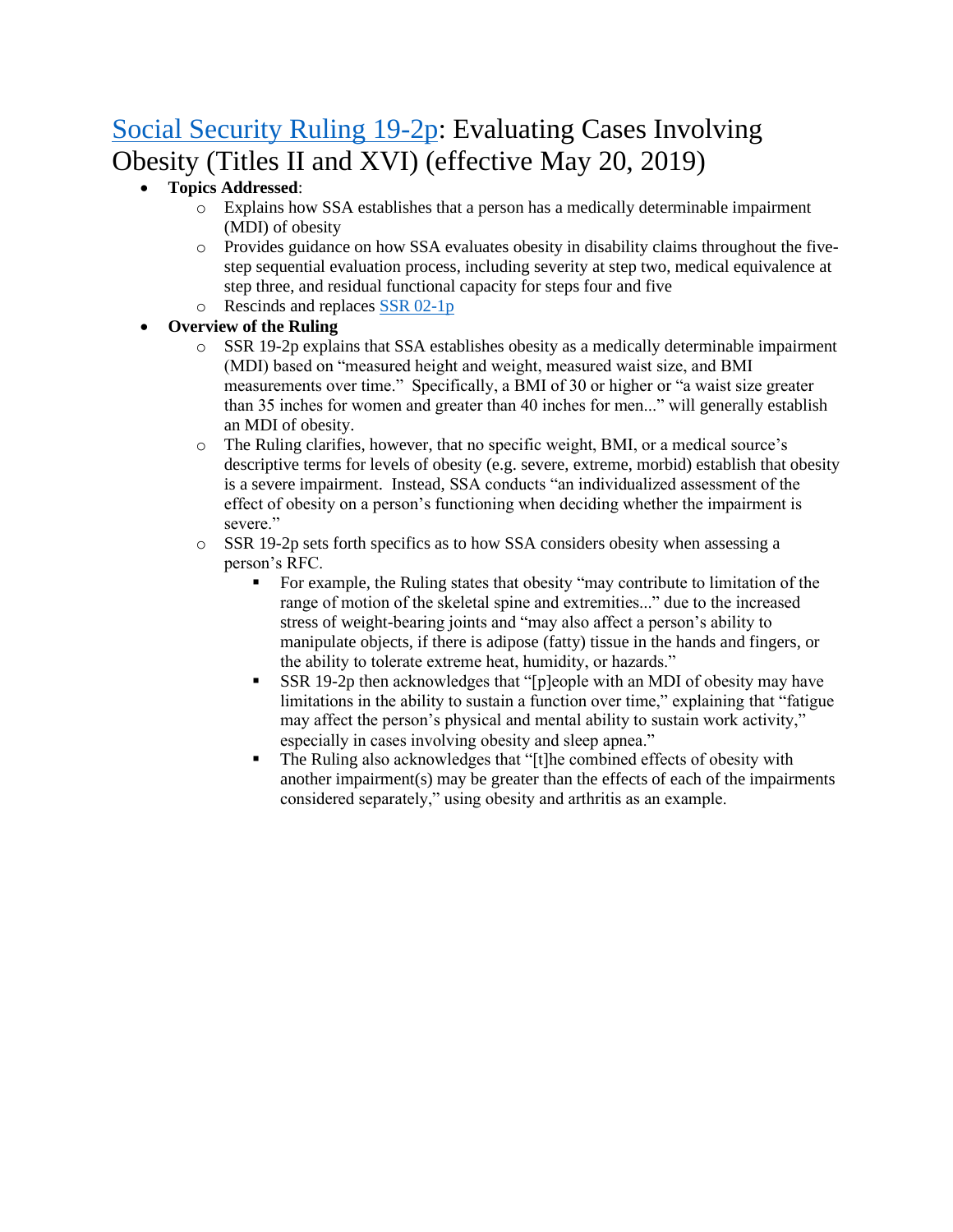## [Social Security Ruling 19-1p:](https://www.govinfo.gov/content/pkg/FR-2019-03-15/pdf/2019-04817.pdf) Effect of the Decision in *Lucia v. Securities and Exchange Commissioner (SEC)* on Cases Pending at the Appeals Council (Titles II and XVI) (effective March 15, 2019)

### • **Topics Addressed**:

- o Explains how the Appeals Council will adjudicate cases pending before it that have challenged the validity of an ALJ's appointment in light of the Supreme Court's decision in *Lucia*
- **Overview of the Ruling**
	- o SSR 19-1p explains that SSA is interpreting Appointments Clause challenges based on Lucia to be "a broad policy or procedural issue that may affect the general public interest," under 20 CFR  $\S$  404.970(a)(4) and 416.1470(a)(4), which warrants Appeals Council review.
		- As such, SSR 19-1p specifically states that the Appeals Council: "will process requests for review that include a timely administrative challenge to the ALJ's authority based on the Appointments Clause in the manner described below.

The Appeals Council will grant the claimant's request for review in cases where the claimant: (1) Timely requests Appeals Council review of an ALJ's decision or dismissal issued before July 16, 2018; and (2) raises before us (either at the Appeals Council level, or previously had raised at the ALJ level) a challenge under the Appointments Clause to the authority of the ALJ who issued the decision or dismissal in the case."

- o The Ruling specifies that when granting review based on a *Lucia* challenge, an AAJ will vacate the hearing decision or dismissal and "conduct a new and independent review of the claims file and either" (1) remand the case to a different ALJ (one "other than the ALJ who issued the decision under review") or (2) issue a "new decision about the claim covering the period before the date of the ALJ's decision."
- $\circ$  SSR 19-1p makes clear that "the Appeals Council will not presume the prior hearing decision was correct..." in its review, which means all cases granted review under the Ruling will be entitled to de novo review, either by a different ALJ or an AAJ at the Appeals Council.
- o The Ruling explains that when the Appeals Council grants review and issues its own decision, its decision will be based on the preponderance of the evidence.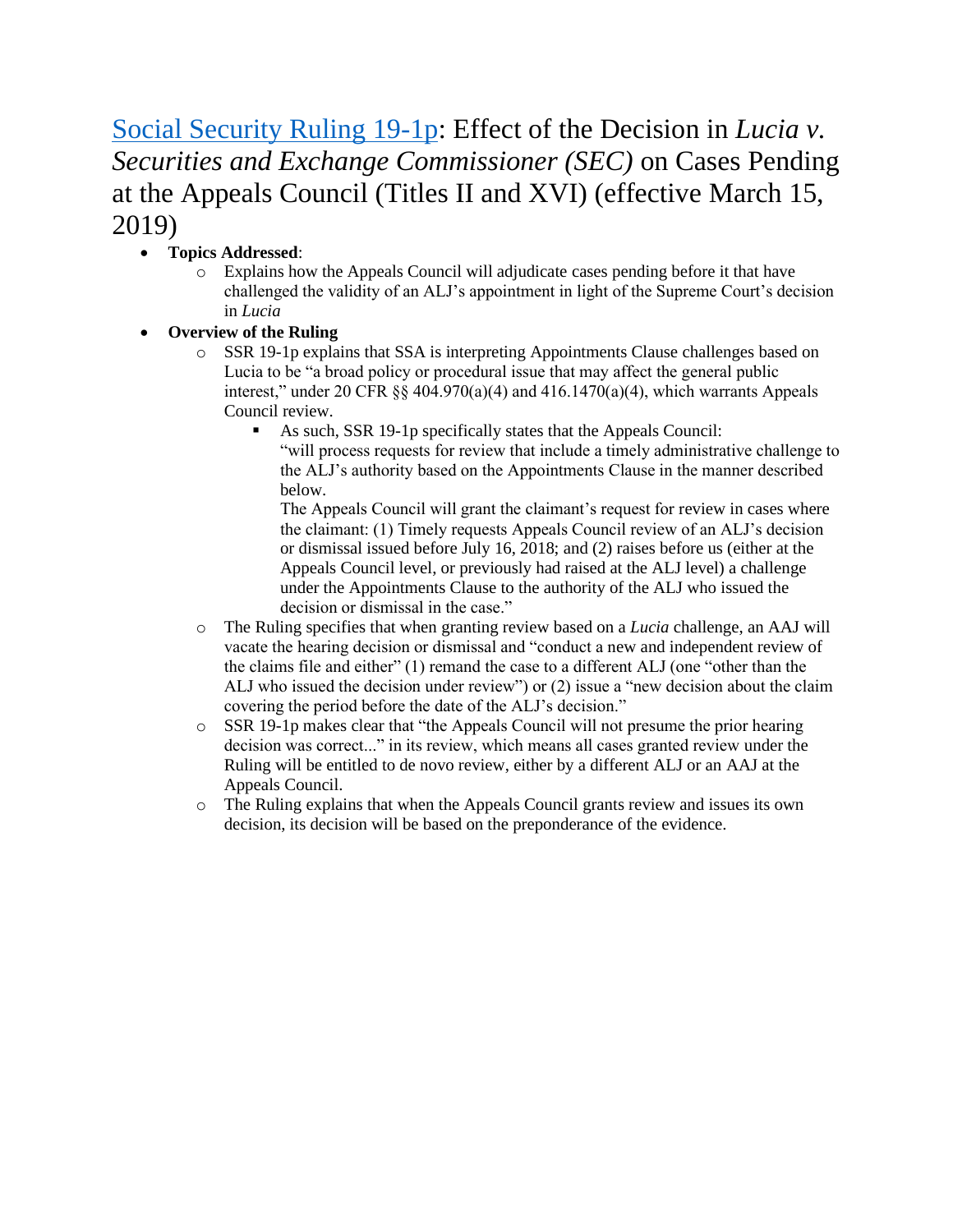# [Social Security Ruling 18-3p:](https://www.gpo.gov/fdsys/pkg/FR-2018-10-02/pdf/2018-21359.pdf) Failure to Follow Prescribed Treatment (Titles II and XVI) (effective October 29, 2018)

### • **Topics Addressed**:

- o Provides guidance on how SSA applies its "failure to follow prescribed treatment" policy in disability and blindness claims
- o Sets forth the conditions for when SSA will make a determination as to whether a claimant has failed to follow prescribed treatment and explains what and how SSA will assess when making the determination
- o Clarifies that, while possibly helpful, SSA is not required to purchase a consultative examination (CE) or obtain testimony from a medical expert (ME) to determine whether prescribed treatment, if followed, would be expected to restore the claimant's ability to perform SGA
- o Rescinds and replaces [SSR 82–59](https://www.ssa.gov/OP_Home/rulings/di/02/SSR82-59-di-02.html)

- o Under the Act, an otherwise disabled or statutorily blind claimant will not be entitled to disability benefits if he or she "fails, without good cause, to follow prescribed treatment that [SSA] expect[s] would restore his or her ability to engage in substantial gainful activity (SGA)." SSR 18-3p explains that SSA will only determine whether a claimant has failed to follow prescribed treatment when all three of the following conditions exist:
	- "The individual would otherwise be entitled to benefits based on disability or eligible for blindness benefits under Titles II or XVI of the Act;
	- $[SSA has]$  evidence that an individual's own medical source(s) prescribed treatment for the medically determinable impairment(s) upon which the disability finding is based; and
	- [SSA has] evidence that the individual did not follow the prescribed treatment."
- o The Ruling then states that when all three of the required conditions exist, SSA will make a failure to follow prescribed treatment determination by assessing "whether the prescribed treatment, if followed, would be expected to restore the individual's ability to engage in SGA… [and] whether the individual has good cause for not following the prescribed treatment."
	- SSR 18-3p explains that SSA can make either assessment first, but a determination on one assessment can be conclusive without consideration of the other (e.g. if SSA determines that the prescribed treatment, if followed, would not be expected to restore the claimant's ability to perform SGA, then it is then unnecessary to assess whether the claimant has good cause; similarly, if SSA determines the claimant has good cause for not following the prescribed treatment, then it is unnecessary to assess whether the prescribed treatment, if followed, would be expected to restore the claimant's ability to perform SGA).
- o SSR 18-3p sets forth some examples of acceptable good cause reasons for not following the prescribed treatment, including religion, cost, incapacity, medical disagreement among the claimant's treating sources, intense fear of surgery, prior history of unsuccessful results, high risk of loss of life or limb, and risk of addiction to opioid medication, but clarifies that SSA "will not consider as good cause an individual's allegation that he or she was unaware that his or her own medical source prescribed the treatment, unless the individual shows incapacity… Similarly, mere assertions or allegations about the effectiveness of the treatment are insufficient to meet the individual's burden to show good cause for not following the prescribed treatment."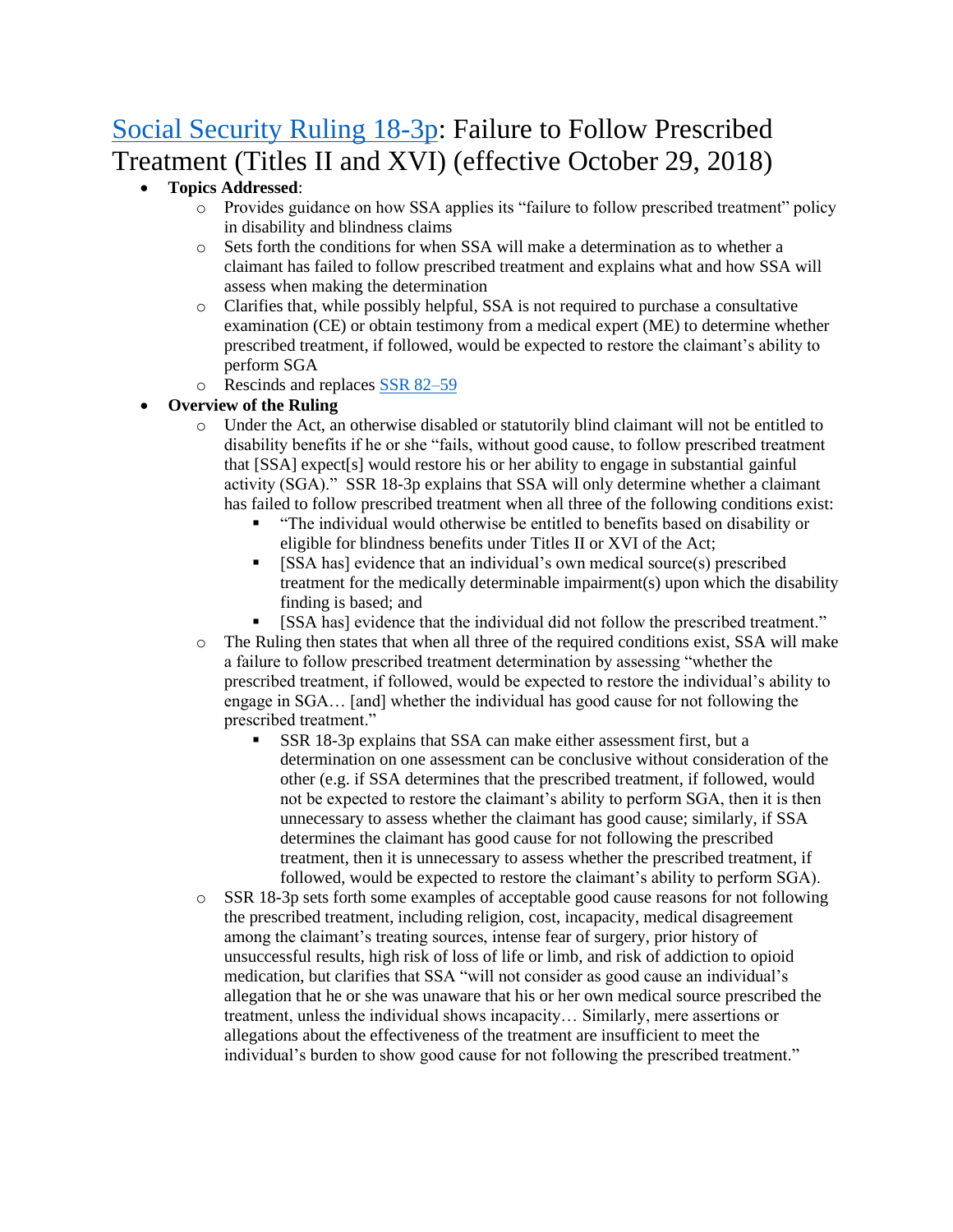# [Social Security Ruling 18-2p:](https://www.gpo.gov/fdsys/pkg/FR-2018-10-02/pdf/2018-21369.pdf) Determining the Established Onset Date (EOD) in Blindness Claims (Titles II and XVI) (effective October 2, 2018)

### • **Topics Addressed**:

- o Addresses how SSA determines the EOD in statutory blindness claims, with specific emphasis on the differences between disability and blindness claims under the Act
- o Explains the different considerations for claimants age 55 or older and performing SGA and claimants, of any age, seeking only SSI payments based on blindness and performing SGA
- $\circ$  Rescinds and replaces [SSR 83-20](https://www.ssa.gov/OP_Home/rulings/di/01/SSR83-20-di-01.html) (together with SSR 18-1p)

- $\circ$  SSR 18-2p explains that "If a claimant applies for [disability insurance] benefits under Title II and meets the insured status requirements and the statutory definition of blindness, but continues to work (even at the SGA level), [SSA] may [still] establish a period of disability for him or her."
	- The Ruling clarifies that, in this situation, SSA "freezes" the claimant's earnings during that period and doesn't use them to compute cash benefits, unless it is advantageous to the claimant, or for insured status purposes.
- o The Ruling clarifies that, for purposes of determining the EOD, if the claimant is performing SGA, but meets the insured status requirements and the statutory definition of blindness, SSA will establish up to two dates:
	- "First, [SSA] will establish a disability freeze date, which is the date the claimant first met the insured status requirements and the statutory definition of blindness. If the claimant later stops working or his or her work is no longer SGA, [SSA] will establish a second date called the 'adjusted blind onset date' (ABOD). The ABOD is the date the claimant stopped performing SGA and became entitled to monthly cash benefits under Title II of the Act, subject to a five-month waiting period," which begins with the first full month that the claimant isn't performing SGA.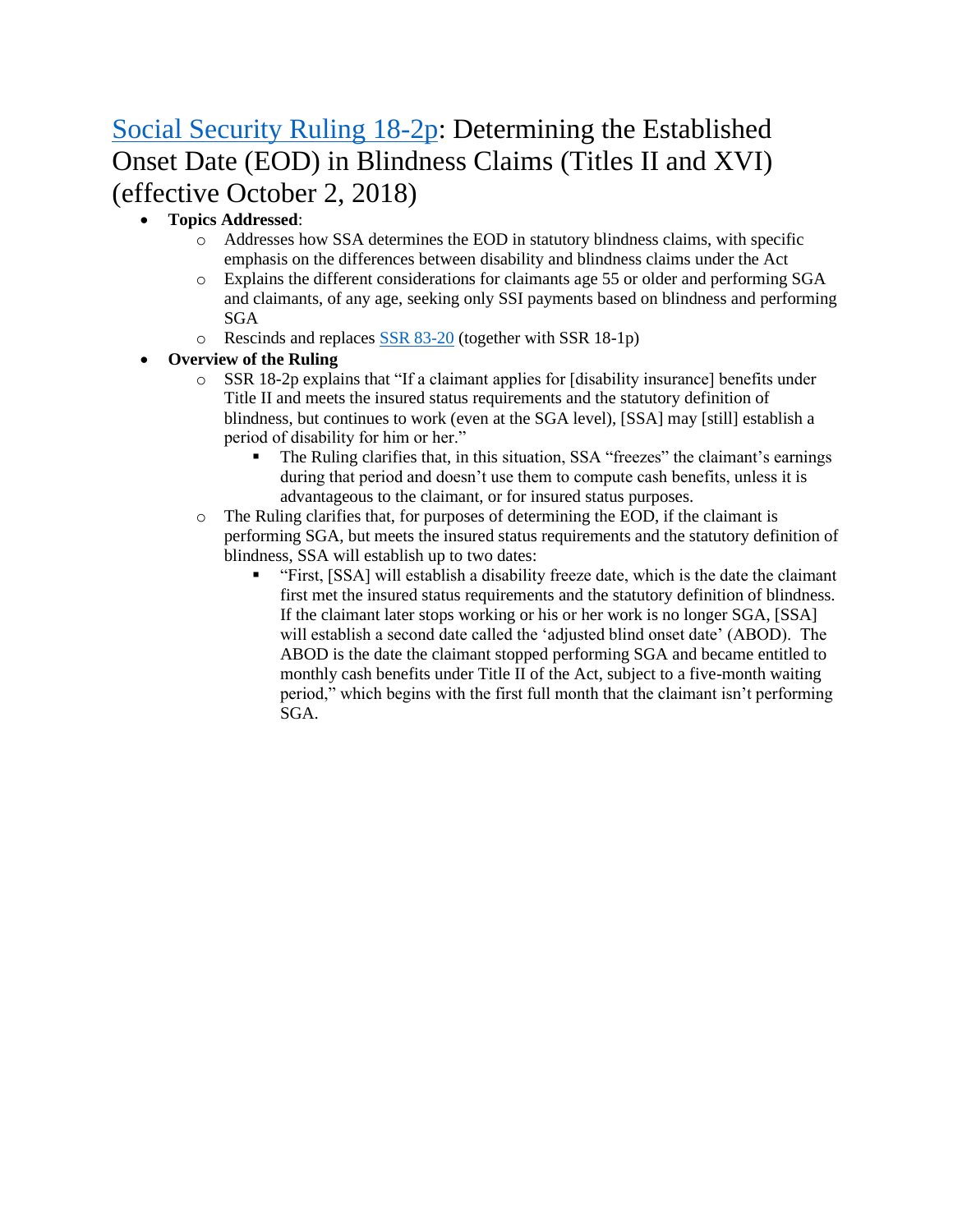# [Social Security Ruling 18-1p:](https://www.gpo.gov/fdsys/pkg/FR-2018-10-02/pdf/2018-21368.pdf) Determining the Established Onset Date (EOD) in Disability Claims (Titles II and XVI) (effective October 2, 2018)

### • **Topics Addressed**:

- o Addresses how SSA determines the EOD in disability claims, specifically in claims involving "traumatic, nontraumatic, and exacerbating and remitting impairments… [as well as] special considerations related to the EOD, such as work activity and previously adjudicated periods."
- o Clarifies that an ALJ is not required to call upon a medical expert (ME) to assist with inferring the claimant's EOD
- o Discusses the specific nonmedical requirements for different claim types, such as childhood disability benefits and SSI
- o Rescinds and replaces [SSR 83-20](https://www.ssa.gov/OP_Home/rulings/di/01/SSR83-20-di-01.html) (together with SSR 18-2p)

- o SSR 18-1p explains that because entitlement to disability benefits/payments also depends on nonmedical requirements, "the EOD may be later than the date the claimant first met the definition of disability," which, in some cases, means that claimants found to be disabled may never receive any monetary benefits and/or payments based on their disability.
- o The Ruling details how SSA determines when a claimant first met the statutory definition of disability for traumatic impairments and non-traumatic or exacerbating and remitting impairments: "For impairments that result from a traumatic injury or other traumatic event, [SSA] begin[s] with the date of the traumatic event, even if the claimant worked on that date… If the evidence of record supports a finding that the claimant met the statutory definition of disability on the date of the traumatic event or traumatic injury, [SSA] will use that date as the date that the claimant first met the statutory definition of disability." In contrast, "When a claimant has a non-traumatic or exacerbating and remitting impairment(s)… [SSA] consider[s] whether [it] can find that the claimant first met the statutory definition of disability at the earliest date within the period under consideration, taking into account the date the claimant alleged that his or her disability began." In doing so, SSR 18-01p explains that SSA reviews "the relevant evidence" and considers "the nature of the claimant's impairment; the severity of the signs, symptoms, and laboratory findings; the longitudinal history and treatment course (or lack thereof); the length of the impairment's exacerbations and remissions, if applicable; and any statement by the claimant about new or worsening signs, symptoms, and laboratory findings."
- $\circ$  SSR 18-1p explains that SSA may find the EOD to be in a previously adjudicated period if the rules for reopening apply, noting that the decision to reopen is at the discretion of the adjudicator.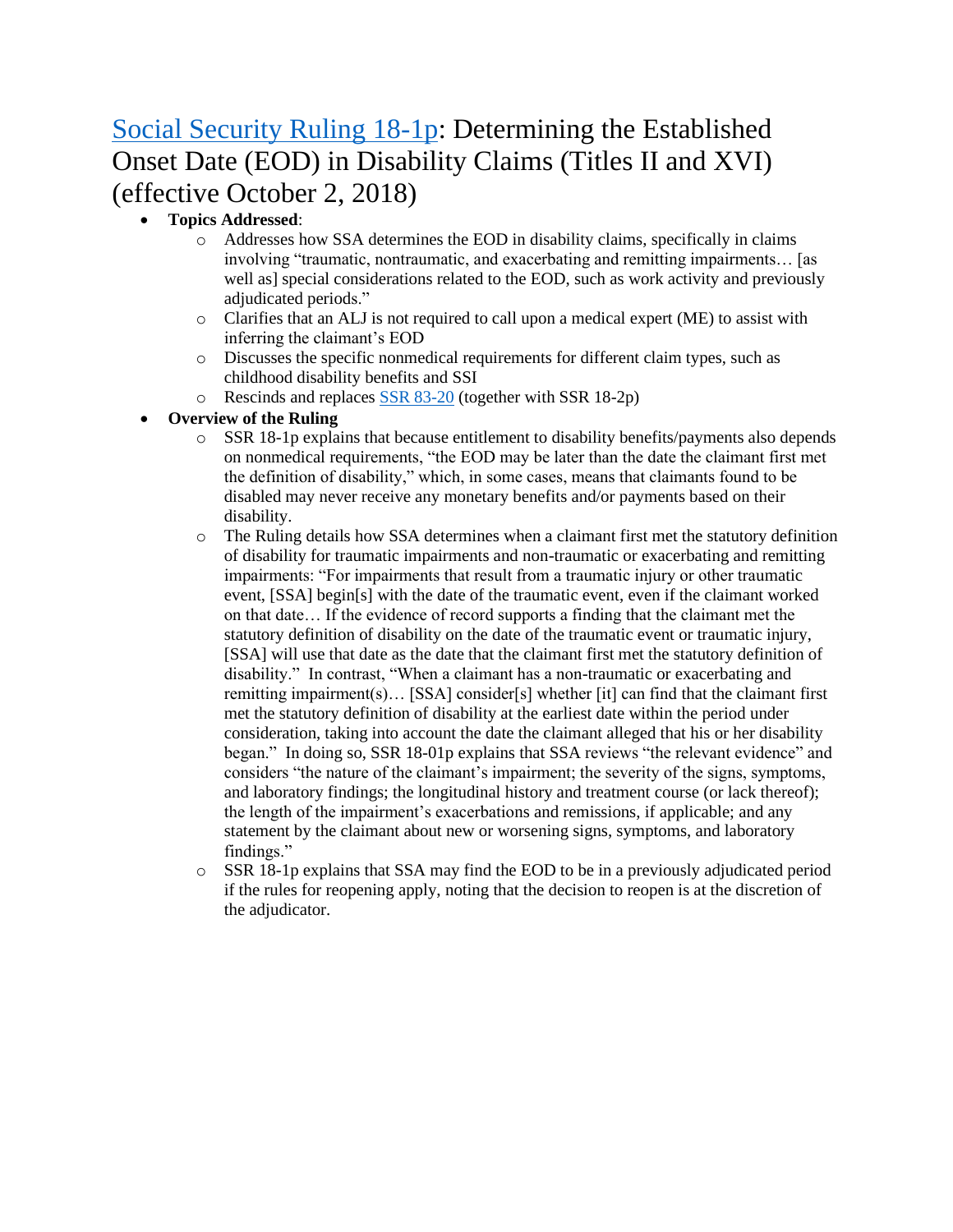# [Social Security Ruling 17-4p:](https://www.gpo.gov/fdsys/pkg/FR-2017-10-04/pdf/2017-21252.pdf) Responsibility for Developing Written Evidence (Titles II and XVI) (effective October 4, 2017)

#### • **Topics Addressed**:

- o Clarifies the responsibilities of both SSA and the claimant and his or her appointed representative "to develop evidence and other information in disability and blindness claims"
- o Describes the intersection between the "all evidence" rule, the 5-day rule, and the rules of conduct and standards of responsibility for representatives
- o Sets forth representatives' affirmative duties with regard to providing written evidence

- o SSR 17-4p explains that, in regards to the "all evidence" rule, SSA expects claimants and representatives "to exercise their reasonable good faith judgment about what 'relates' to their disability claims." The Ruling then sets forth the 5-day rule requirements, specifically addressing the "inform" option: "To satisfy the claimant's obligation under the regulations to 'inform' us about written evidence, he or she must provide information specific enough to identify the evidence (source, location, and dates of treatment) and show that the evidence relates to the individual's medical condition, work activity, job history, medical treatment, or other issues relevant to whether or not the individual is disabled or blind…" In conjunction with the rules of conduct, SSR 17-4p explains that SSA expects all representatives to submit or inform about written evidence "as soon as they obtain or become aware of it."
- o The Ruling clarifies that "it is only acceptable for a representative to inform us about evidence without submitting it if the representative shows that, despite good faith efforts, he or she could not obtain the evidence. Simply informing us of the existence of evidence without providing it or waiting until 5 days before a hearing to inform us about or provide evidence when it was otherwise available, may cause unreasonable delay to the processing of the claim, without good cause, and may be prejudicial to the fair and orderly conduct of our administrative proceedings. As such, this behavior could be found to violate our rules of conduct and could lead to sanction proceedings against the representative."
- o SSR 17-4p provides examples of when SSA may refer a representative to OGC for possible violations:
	- "a representative informs us about written evidence but refuses, without good cause, to make good faith efforts to obtain and timely submit the evidence;
	- a representative informs us about evidence that relates to a claim instead of acting with reasonable promptness to help obtain and timely submit the evidence to us;
	- the representative waits until 5 days before a hearing to provide or inform us of evidence when the evidence was known to the representative or available to provide to us at an earlier date;
	- the clients of a particular representative have a pattern of informing us about written evidence instead of making good-faith efforts to obtain and timely submit the evidence; or
	- any other occasion when a representative's actions with regard to the submission of evidence may violate our rules for representatives."
- o The Ruling briefly discusses SSA's duty to develop written evidence, explaining that it will make "every reasonable effort" to help obtain evidence when the claimant gives the agency permission to request the information. But, beyond the hearing level, the Appeals Council will only assist in obtaining additional evidence in very limited circumstances.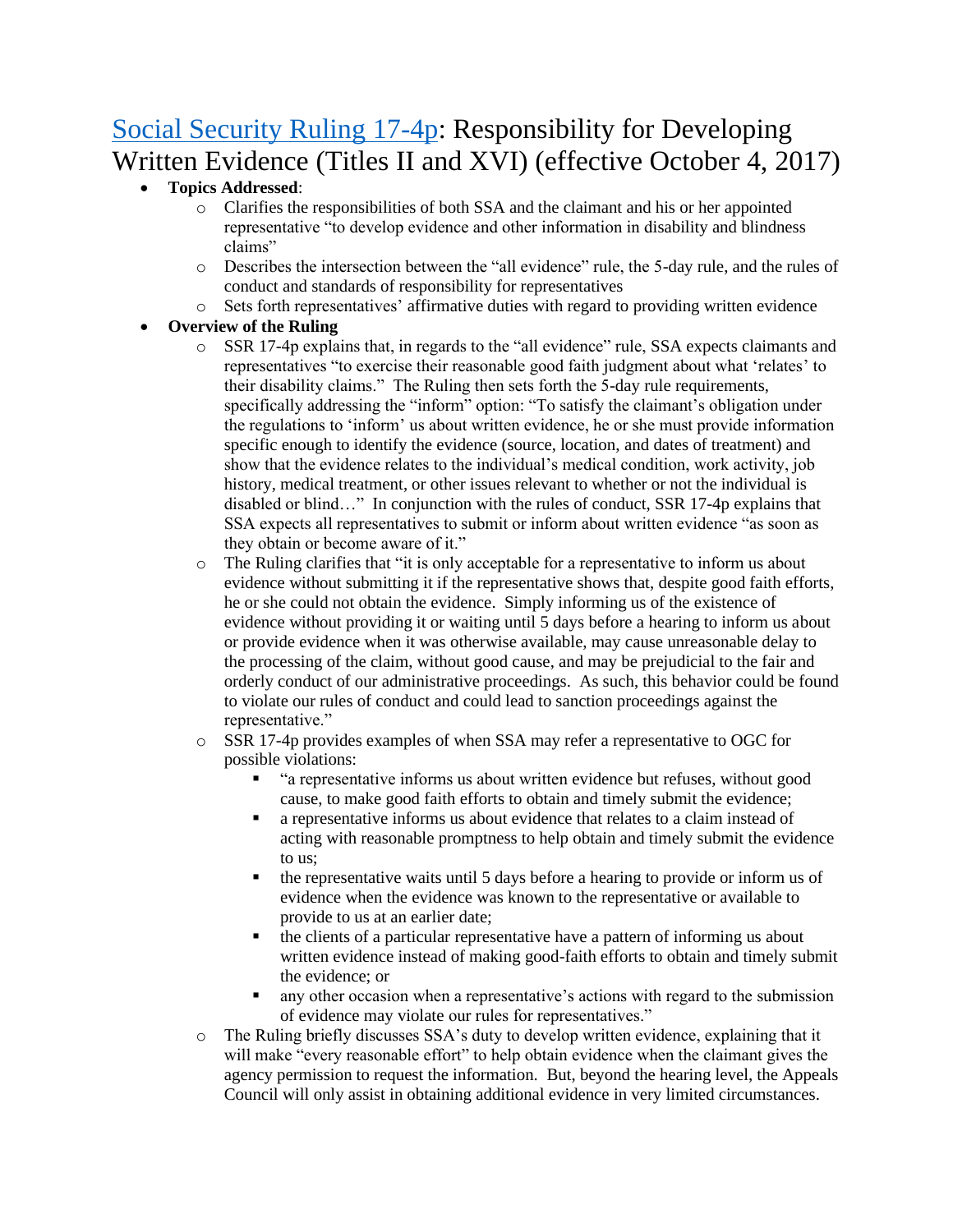# [Social Security Ruling 17-3p:](https://www.ssa.gov/OP_Home/rulings/PDF/2017-19551.pdf) Evaluating Cases Involving Sickle Cell Disease (SCD) (Titles II and XVI) (effective September 15, 2017)

### • **Topics Addressed**:

- o Provides basic background information about SCD and its variants and guidance on how to consider evidence regarding this impairment in a Q&A format
- o Clarifies that sickle cell trait is not a variant of SCD
- o Discusses the complications and symptoms of SCD
- o Explains how SSA adjudicators should evaluate SCD at various points of the adjudication process, including the adult and child hematological disorder listings and determining how this impairment may affect the residual functional capacity (RFC) finding for adults and the functional equivalence finding for children

- o SSR 17-3p explains that SCD is "a type of hemolytic anemia and an inherited hematological disorder that affects the hemoglobin within a person's red blood cells (RBC)," which has different variants that can indicate the severity of complications and the resulting functional limitations caused by the disease. The Ruling lays out the most common variants of SCD, describing how each occurs and its prevalence and severity.
- o The Ruling clarifies that sickle cell trait, which "occurs when a person inherits one sickle hemoglobin gene from one parent and a normal gene from the other parent," is not a variant of SCD. Since people with sickle cell trait "rarely have signs and symptoms associated with SCD and usually do not need treatment," SSR 17-3p makes clear that sickle cell trait alone is not an impairment and cannot be a basis for disability without "medical signs or laboratory findings of complications from sickle cell trait" that meet the duration requirement.
- $\circ$  SSR 17-3p sets forth the common complications and symptoms of SCD, explaining that symptoms vary from person to person and can change over time, and then gives details of the most prevalent complications, including pain (vaso-occlusive) crisis, anemia, pulmonary complications, strokes and silent strokes, bacterial infections, and mental disorders.
- o The Ruling describes how SCD is evaluated under the hematological disorders listings:
	- Listings 7.05 and 107.05, Hemolytic anemias;
	- Listings 7.17 and 107.17, Hematological disorders treated by bone marrow or stem cell transplantation; and
	- Listing 7.18, Repeated complications of hematological disorders.
- $\circ$  SSR 17-3p explains how SCD is evaluated when assessing an adult's RFC, which is based on all the relevant evidence of record, including the effects of treatment. The Ruling provides examples, such as adults with SCD may have pain, fatigue, and shortness of breath that impact their ability to stand and walk and persons who experience repeated acute pain crises may have difficulty maintaining concentration to complete tasks and frequent absences from work.
- o The Ruling details how SCD is evaluated when assessing functional equivalence in child claims under each of the six domains of functioning.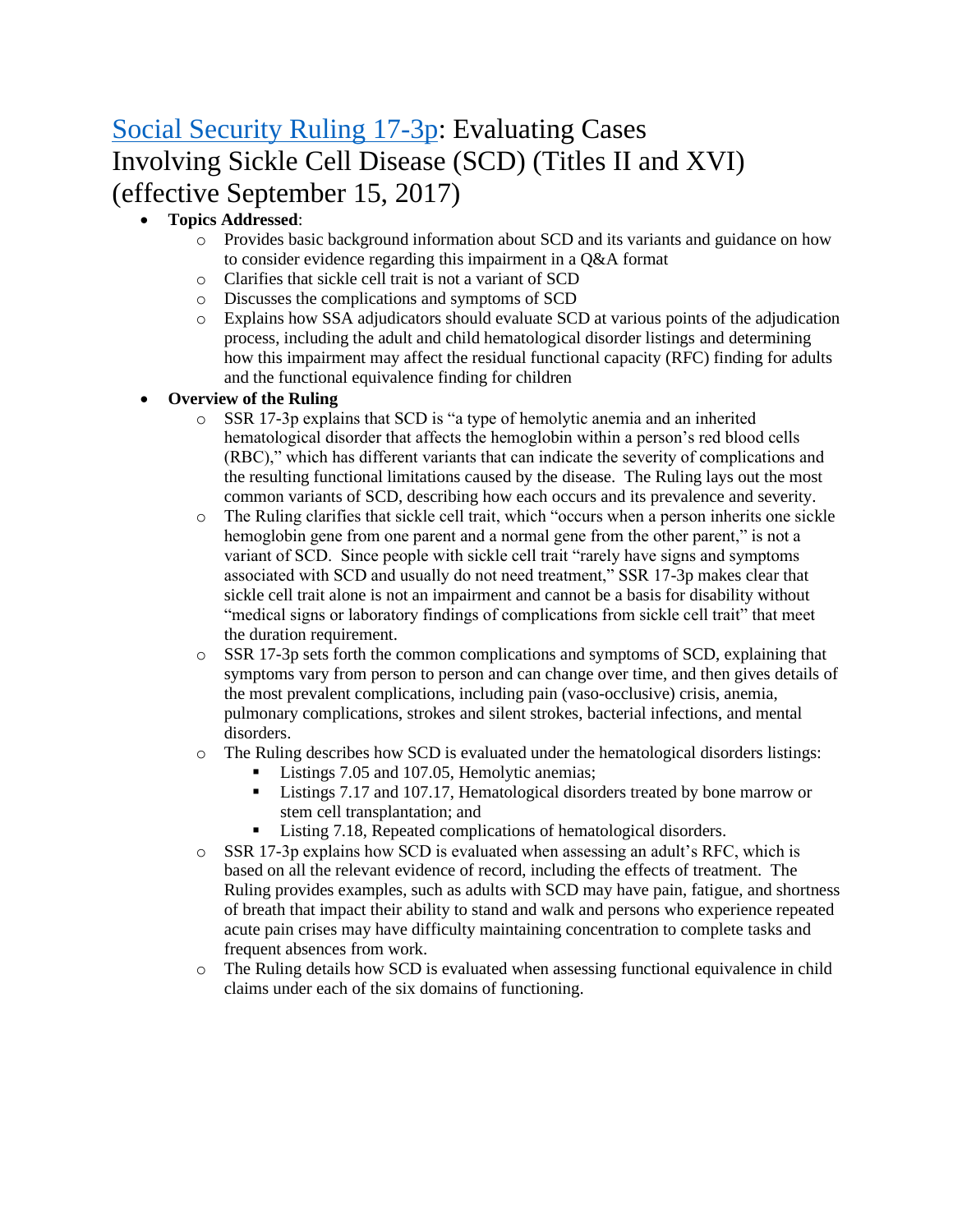[Social Security Ruling 17-2p:](https://www.ssa.gov/OP_Home/rulings/PDF/2017-05959.pdf) Evidence Needed by Adjudicators at the Hearings and Appeals Council Levels of the Administrative Review Process to Make Findings About Medical Equivalence (Titles II and XVI) (effective March 27, 2017)

## • **Topics Addressed**:

- o Provides guidance about how ALJs and the Appeals Council make findings about medical equivalence
- o Gives an overview of the five-step sequential evaluation process
- o Clarifies who is responsible for deciding whether a claimant's impairment medically equals a listing at all levels of the administrative review process
- o Sets forth the standard for decisions based on medical equivalence
- o Describes how ALJs and the Appeals Council must articulate their medical equivalence findings in their decisions
- o Rescinds and replaces [SSR 96-6p](https://www.ssa.gov/OP_Home/rulings/di/01/SSR96-06-di-01.html)
- **Overview of the Ruling**
	- $\circ$  SSR 17-2p provides that ALJs and the Appeals Council must base medical equivalency on "the preponderance of the evidence in the record," using one of the three methods to find medical equivalence as specified in 20 CFR §§ 404.1526 and 416.926.
	- o The Ruling explains that in order to "demonstrate the required support of a finding that an individual is disabled based on medical equivalence at step 3, the record must contain one of the following:
		- A prior administrative medical finding from a medical consultant (MC) or psychological consultant (PC) from the initial or reconsideration adjudication levels supporting the medical equivalence finding, or
		- Medical expert (ME) evidence, which may include testimony or written responses to interrogatories, obtained at the hearings level supporting the medical equivalence finding, or
		- A report from the Appeals Council's medical support staff supporting the medical equivalence finding."
	- o SSR 17-2p specifies that ALJs and the Appeals Council must provide a rationale for a medical equivalence finding that is sufficient for subsequent reviewers or courts to understand the basis of their decision, which generally entails identifying the specific listing involved, articulating how the record does not meet the listing criteria, and explaining instead how the record establishes an impairment of equivalent severity, including the medical expert or medical support staff evidence.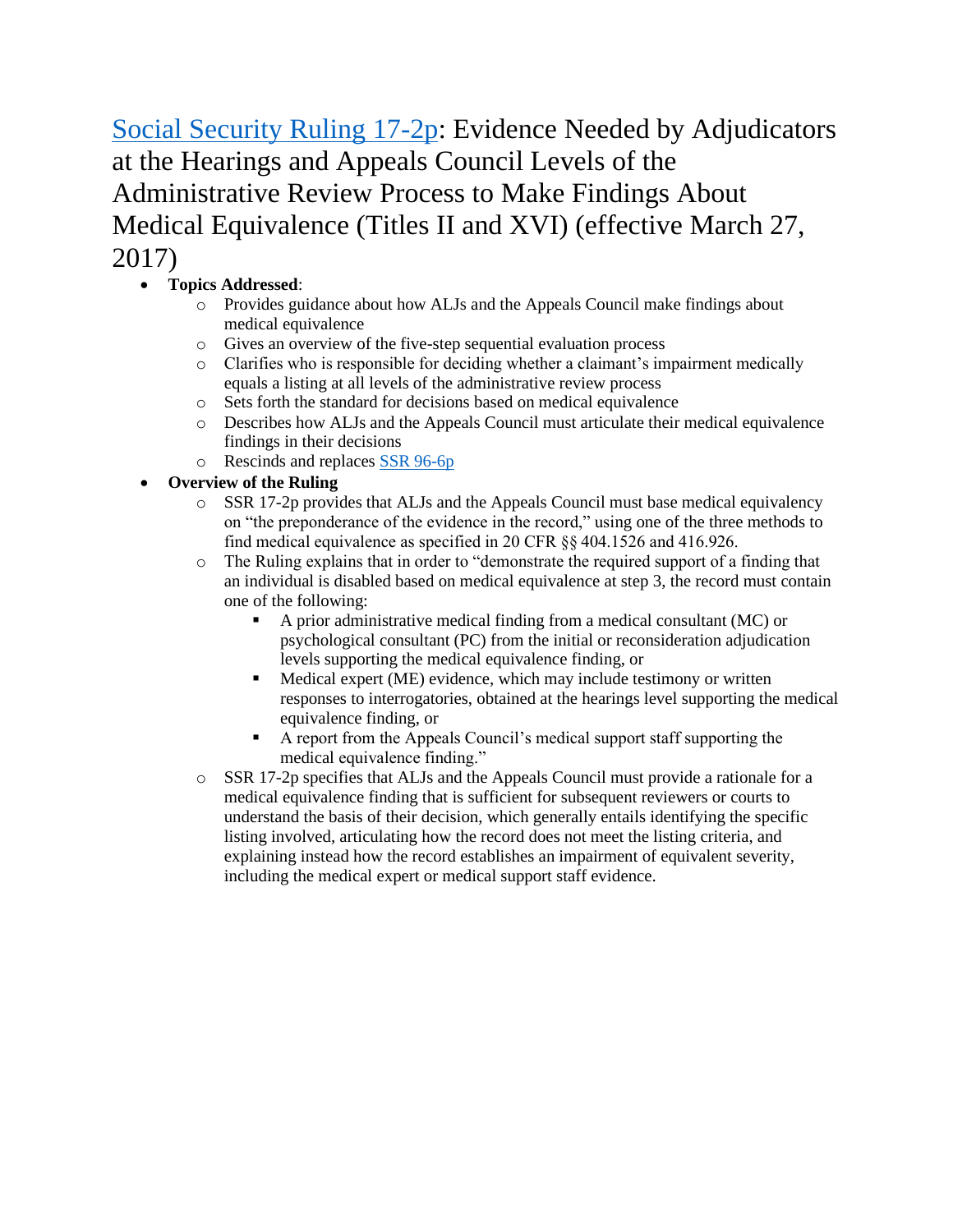[Social Security Ruling 17-1p:](https://www.gpo.gov/fdsys/pkg/FR-2017-03-01/pdf/2017-03932.pdf) Reopening Based on Error on the Face of the Evidence—Effect of a Decision by the Supreme Court of the United States Finding a Law That We Applied To Be Unconstitutional (Titles II and XVI) (effective March 1, 2017)

- **Topics Addressed**:
	- o Explains how SSA applies its reopening rules after it applied a Federal or State law to a benefits claim that was material to the determination or decision and the Supreme Court of the United States (SCOTUS) later determines that law to be unconstitutional
	- o Discusses the rules of administrative finality that permit SSA to reopen and revise a determination or decision that is otherwise final in certain/limited circumstances
	- o Clarifies that the reopening rules based on a "change of legal interpretation or administrative ruling upon which the determination or decision was made" under 20 CFR §§ 404.989(b) and 416.1489(b), which effectively prevent reopening, are not applicable in this situation

- o SSR 17-1p explains that SSA may reopen a determination or decision based on an error on the face of the evidence when:
	- SSA made a determination or decision by applying a Federal or State law that SCOTUS later determines to be unconstitutional;
	- SSA finds that the application of that law was material to its determination or decision; and
	- SSA reopens and revises the determination or decision within the following timeframes:
		- Four years of the notice of the initial determination, for good cause, for Title II claims under 20 CFR §§ 404.988(b) and 404.989(a)(3);
		- Two years of the notice of the initial determination, for good cause, for Title XVI claims under 20 CFR §§ 416.1488(b) and 416.1489(a)(3); or
		- Any time for Title II claims if the determination or decision was fully or partially unfavorable under 20 CFR § 404.988(c)(8).
- o The Ruling clarifies that, in this specific situation, the rules governing reopening based on a "change of legal interpretation or administrative ruling upon which the determination or decision was made" under 20 CFR §§ 404.989(b) and 416.1489(b), which effectively prevent reopening, are not applicable here since those rules apply when a policy or legal precedent that SSA previously adhered to in adjudicating cases, which was correct and reasonable when made, is changed as a result of subsequent court decisions, etc.
- $\circ$  SSR 17-1p distinguishes, however, that when SSA made a determination or decision by applying a Federal or State law that SCOTUS subsequently determines to be unconstitutional, "the application of that law would not have been correct and reasonable when made," thus, the change in legal interpretation rules are not appropriate in this situation.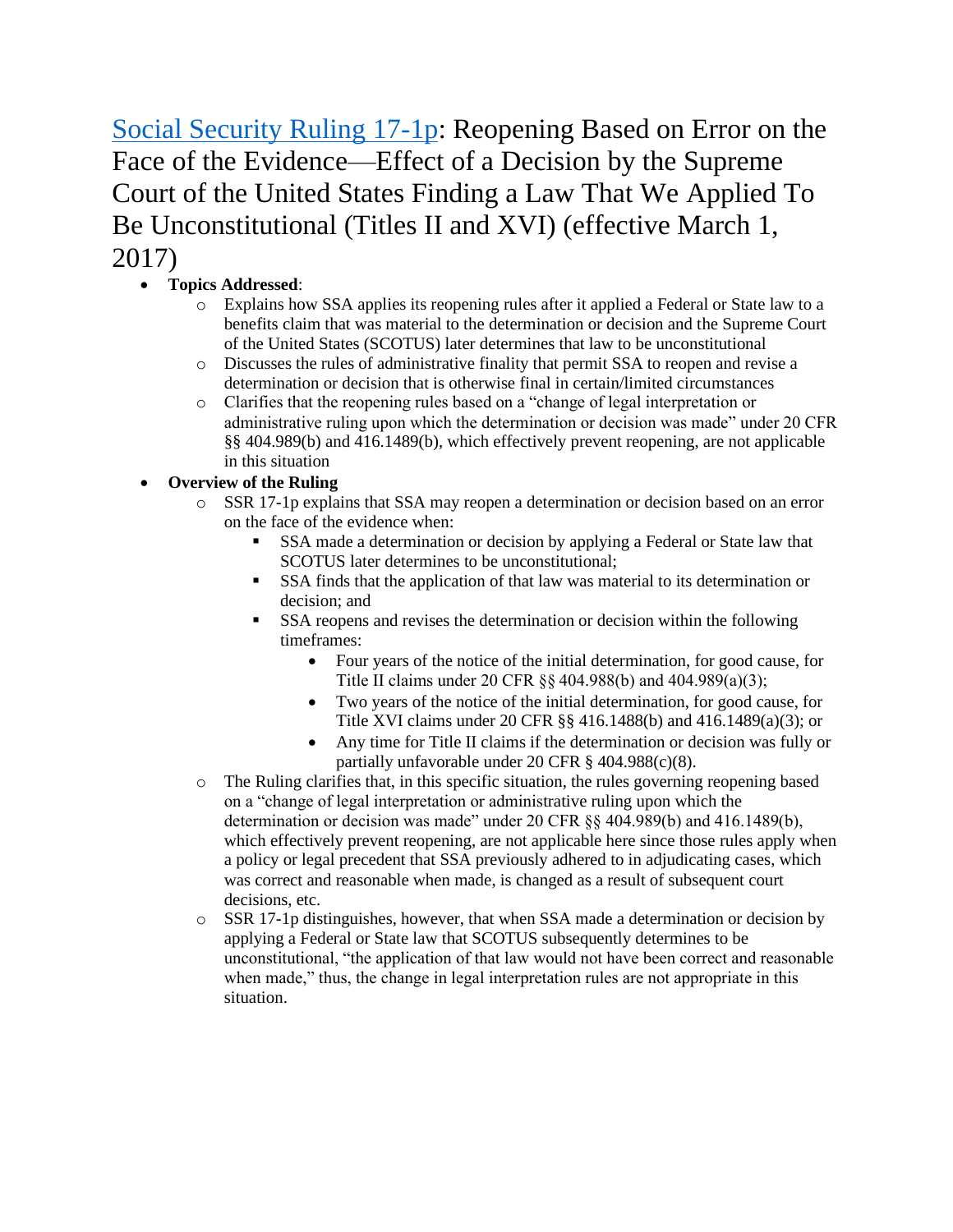# [Social Security Ruling 16-4p:](https://www.ssa.gov/OP_Home/rulings/PDF/2016-08467.pdf) Using Genetic Test Results to Evaluate Disability (Titles II and XVI) (effective April 13, 2016)

### • **Topics Addressed**:

- o Explains how SSA considers medical evidence containing the results of genetic tests
- o Provides guidance to adjudicators, including disability examiners and medical and psychological consultants, on how to consistently apply SSA policies in disability claims
- o Provides basic information about genetic testing in a Q&A format
- o Clarifies how SSA applies its policies when evaluating genetic test results found in the medical evidence of record (MER)

- $\circ$  SSR 16-4p recognizes that genic test results sometimes are a part of the objective medical evidence needed to establish the existence of a medically determinable impairment (MDI) and that they can also be of value at other points in the sequential evaluation process. The Ruling clarifies that SSA considers all medical evidence, including genetic test results, when evaluating a claim for disability benefits.
- o The Ruling defines genetic testing as "a type of medical test that identifies variations in genetic material," that "uses laboratory methods to detect genetic variations associated with a disease, condition or genetic disorder." For purposes of the Ruling, SSA considers tests that analyze *chromosomes*, *deoxyribonucleic acid* (DNA) or *ribonucleic acid* (RNA) for the purpose of identifying congenital genetic variations to be genetic tests.
- o SSR 16-4p explains that genetic tests are relevant to SSA because "scientific researchers are discovering an increasing number of associations between genetic variants and medical disorders." Moreover, the results of such tests are more widely available and are now more commonplace within disability case files.
- o The Ruling provides that, with the sole exception of non-mosaic Down syndrome, genetic test results alone are not sufficient to make a disability determination or decision. A person may be found disabled based on meeting the criteria for non-mosaic Down syndrome in listing 10.06A and 110.06A, when this condition is documented by a karyotype report signed by a physician. However, the Ruling clarifies that in two other medical listings, listings 8.07A and 108.07A for xeroderma pigmentosum, SSA uses genetic test results as part of the criteria to evaluate whether a person's impairment meets the listing.
- $\circ$  SSR 16-4p explains that it will not order genetic testing in a consultative examination (CE) since they are not necessary to establish a finding of disability.
- o The Ruling also discusses how genetic test results are used and considered throughout the sequential evaluation process.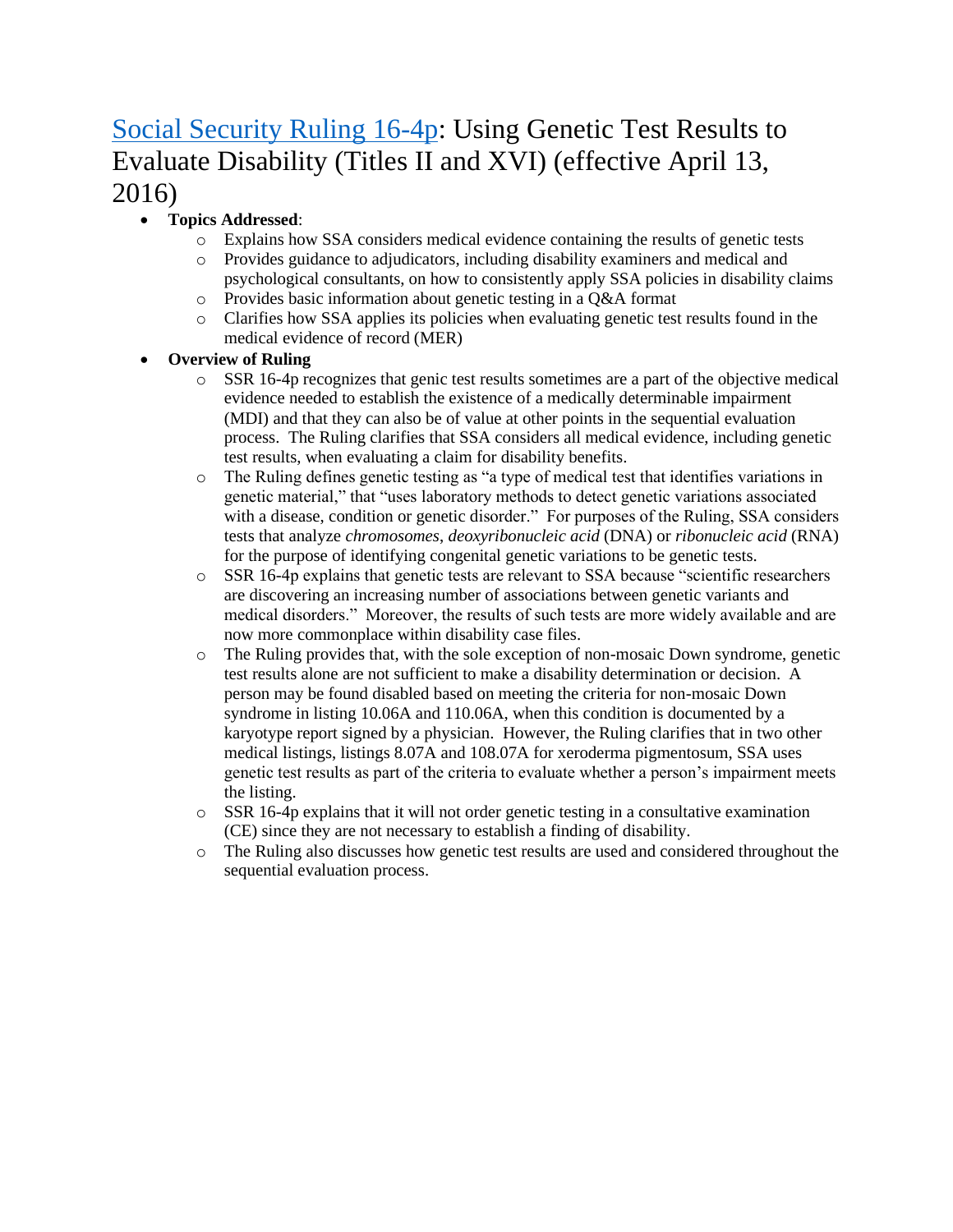# [Social Security Ruling 16-3p:](https://www.gpo.gov/fdsys/pkg/FR-2017-10-25/pdf/2017-23143.pdf) Evaluation of Symptoms in Disability Claims (Titles II and XVI) (effective March 28, 2016)

### • **Topics Addressed**:

- o Eliminates the use of the term "credibility" from SSA sub-regulatory policy based on Administrative Conference of the United States (ACUS) recommendations and SSA adjudicative experience
- o Clarifies that subjective symptom evaluation is not an examination of an individual's character
- o Instructs adjudicators to consider all of the evidence in an individual's record when evaluating the intensity and persistence of symptoms after they find that the individual has a medically determinable impairment(s) that could reasonably be expected to produce those symptoms
- o Supersedes [SSR 96-7p](https://www.ssa.gov/OP_Home/rulings/di/01/SSR96-07-di-01.html)
- **Overview of Ruling** 
	- $\circ$  SSR 16-3p rescinds SSR 96-7p, based on recommendations from the Administrative Conference of the United States (ACUS) regarding symptom evaluation and SSA's adjudicative experience, so that the use of the term "credibility" is eliminated because the subjective symptom evaluation is not a character examination.
	- o The Ruling defines a symptom "as the individual's own description or statement of his or her physical or mental impairment(s)." SSR 16-3p clarifies that, per SSA regulations, an individual's allegations of symptoms alone are not enough to establish the existence of a physical or mental impairment or disability.
	- $\circ$  SSR 16-3p provides the two-step symptom evaluation process: (1) whether there is an underlying medically determinable impairment (MDI) that could reasonably be expected to produce an individual's symptoms and (2) the intensity and persistence of those symptoms as they impact an adult's ability to work or a child's ability to function. In regards to step one, the Ruling explains that there must be a MDI that could reasonably be expected to produce the alleged symptoms. In regards to step two, the Ruling states that SSA will not evaluate an individual's symptoms without making every reasonable effort to obtain a complete medical history or based solely on objective medical evidence, unless the evidence supports a finding of disabled; instead, SSA will consider the objective medical evidence in conjunction with the other evidence (i.e. statements from the individual, medical sources, relatives, educational agencies, etc.) and the factors set forth in 20 CFR §§ 404.1529(c)(3) and 416.929(c)(3).
	- $\circ$  The Ruling explains that the consistency of an individual's statements regarding his or her symptoms and attempts to seek medical treatment for symptoms and to follow treatment once prescribed will also be considered.
	- $\circ$  SSR 16-3p discusses how symptoms evaluation will be used in the sequential evaluation process to determine whether an adult is disabled, explicitly stating that single, conclusory statements are not sufficient when evaluating an individual's symptoms.
	- o The Ruling also explains that while symptoms are not considered at step one, they are pertinent to all of the remaining steps and gives details as to how symptom evaluation is relevant at each step.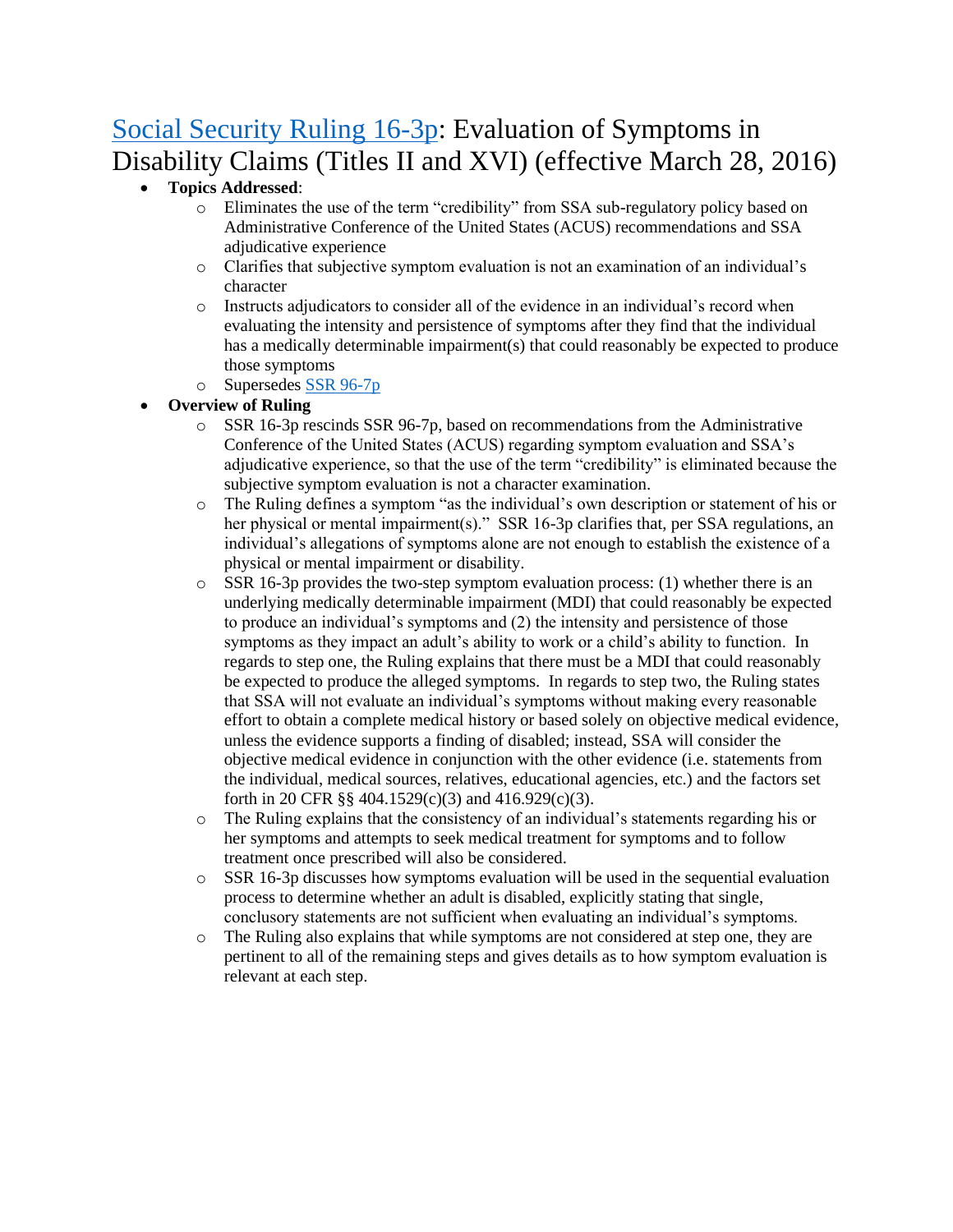# [Social Security Ruling 15-1:](https://www.ssa.gov/OP_Home/rulings/PDF/2015-05680.pdf) Evaluating Cases Involving Interstitial Cystitis (IC) (Titles II and XVI) (effective March 18, 2015)

### • **Topics Addressed**:

- o Defines interstitial cystitis (IC)
- o Explains that IC can be a medically determinable impairment (MDI)
- o Addresses how IC should be documented
- o Rescinds and replaces [SSR 02-2p](https://www.ssa.gov/OP_Home/rulings/di/01/SSR2002-02-di-01.html)

- $\circ$  In Section I of SSR 15-1p, SSA describes interstitial cystitis (IC) as "a complex genitourinary disorder involving recurring pain or discomfort in the bladder and pelvic region." Some medical providers and organizations, including the American Urological Association, consider the disease synonymous with "painful bladder syndrome" and "bladder pain syndrome." According to the SSR, although it uses the term IC, it is designed to address all three disorders. IC is diagnosed in part by ruling out other disorders with similar symptoms. Tests used to perform this rule-out diagnosis include urinalysis, urine culture, cystoscopy, biopsy of the bladder wall and urethra, distention of the bladder under anesthesia, and culture of prostate secretions. Treatment is generally for the purpose of symptom control and may not work for everyone.
- o The Ruling explains that IC can be a medically determinable impairment (MDI) and describes how adjudicators should evaluate it. The SSR lists specific signs and findings that establish the disease as a MDI, despite noting that "there are some signs and findings that could indicate IC, but there are no specific signs or findings that are universally accepted."
- o The Ruling also addresses how IC should be documented, especially since its symptoms often wax and wane over time. Evidence from medical sources who are not considered "acceptable medical sources" may be considered along with evidence provided by third parties.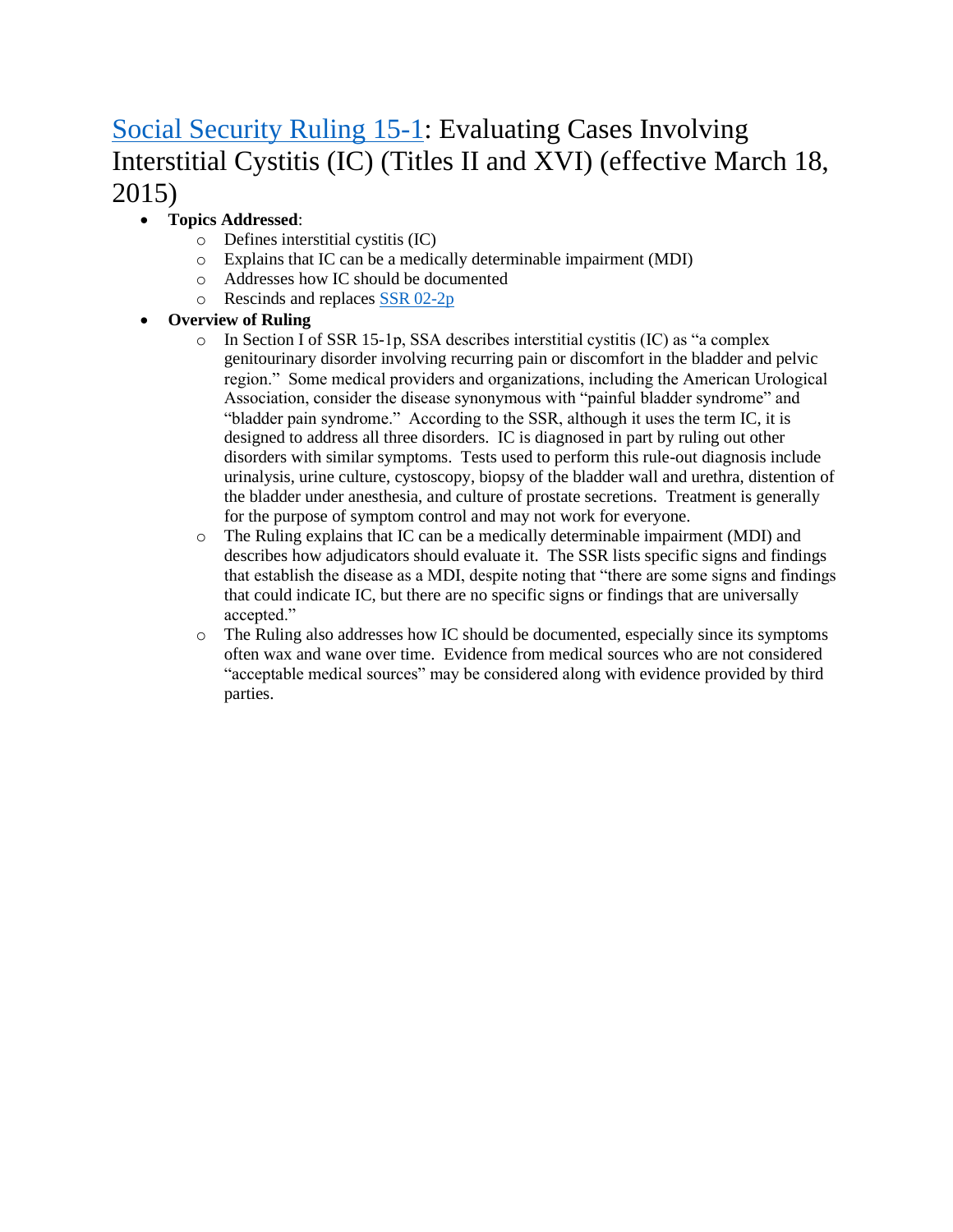# [Social Security Ruling 14-3p:](https://www.ssa.gov/OP_Home/rulings/PDF/2014-12699.pdf) Evaluating Endocrine Disorders Other Than Diabetes Mellitus (Titles II and XVI) (effective June 2, 2014)

- **Topics Addressed**:
	- o Discusses the evaluation of endocrine disorders other than diabetes mellitus
	- o Provides the promised guidance after elimination of endocrine disorder listings
	- o Discusses the potential relevance of endocrine disorders in the context of various other listings
- **Overview of Ruling** 
	- $\circ$  SSR 14-3p notes that in 2011, the listing for endocrine disorders were removed as they were deemed to be obsolete. The Ruling supplies guidance that was promised at that time regarding the proper evaluation of these disorders.
	- $\circ$  SSR 14-3p explains that either too much or too little of a hormone from an endocrine gland can cause an endocrine disorder, resulting in myriad complications. The Ruling addresses disorders of the pituitary, thyroid, parathyroid and adrenal glands, as well as notes pancreatic and gonadal disorders. The Ruling identifies symptoms, signs and treatment for each type of condition.
	- o In discussing the evaluation of these disorders during the sequential evaluation process, SSR 14-3p notes that the effects of various endocrine gland disorders are relevant to the assessment of whether a listing is met or equaled and provides 8 examples for adults and 9 for children of when this occurs. However, the Ruling makes clear that endocrine disorders themselves are no longer listed impairments for adults or children, apart from the diabetes mellitus listing for children under age 6 (addressed in SSR 14-2p).
	- $\circ$  SSR 14-3p also acknowledges that an endocrine disorder, alone or in combination with other impairments, may affect a child's functioning in any and/or all of the 6 domains.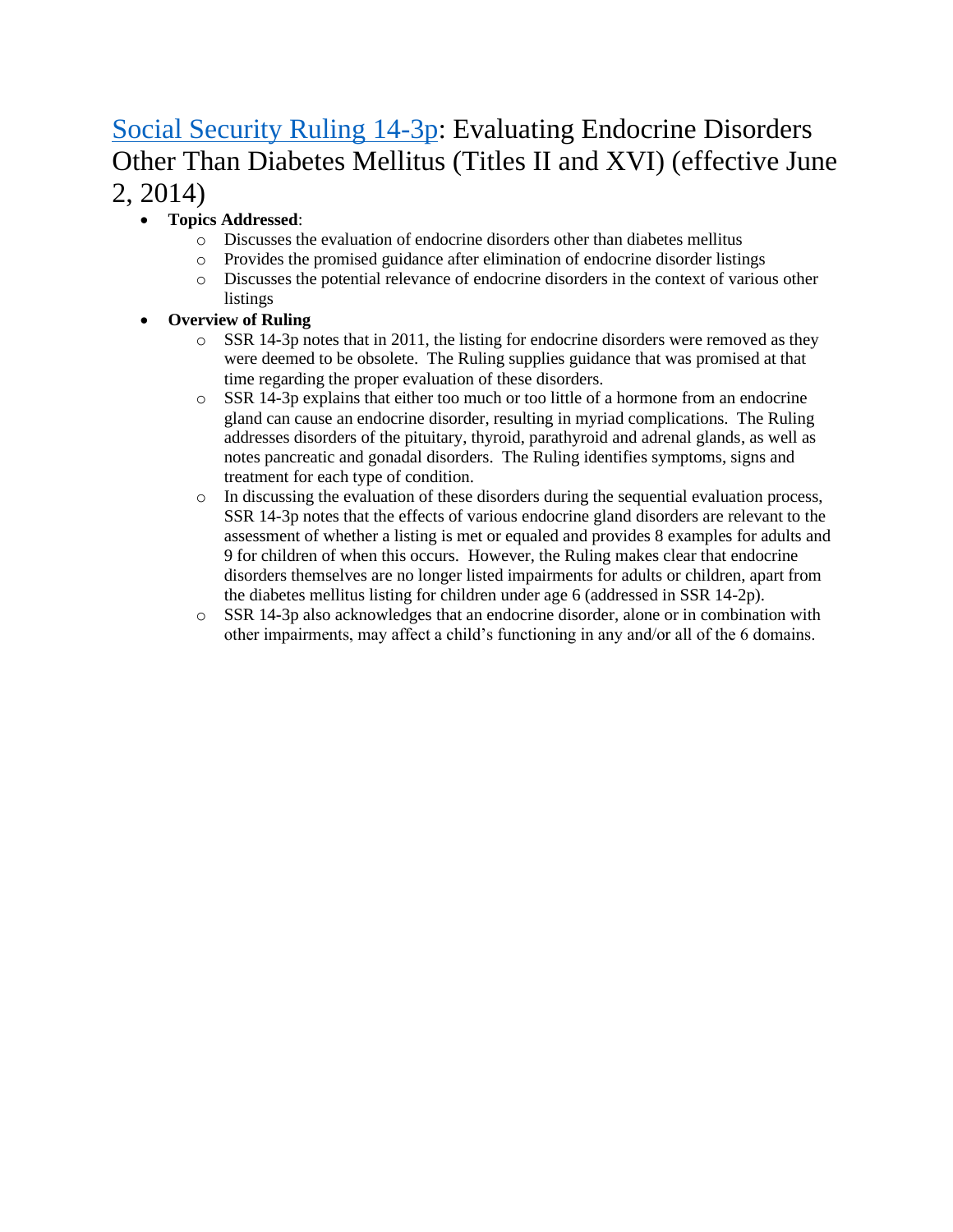# [Social Security Ruling 14-2p:](https://www.ssa.gov/OP_Home/rulings/PDF/2014-12601.pdf) Evaluating Diabetes Mellitus (Titles II and XVI) (effective June 2, 2014)

- **Topics Addressed**:
	- o Discusses Type 1 and Type 2 diabetes mellitus (DM) and related functional impact
	- o Acknowledges potential for significant interaction between DM and other conditions, including obesity
	- o Recognizes that DM may directly meet a listing for children under age 6 and may equal a listing for children over age 6 and adults

- $\circ$  SSR 14-2p informs adjudicators about the potential effects of diabetes mellitus (DM), defining it as "a chronic condition characterized by high blood glucose levels that result from the body's inability to produce or use insulin." The Ruling categories the two major types of DM, Type 1 and Type 2, previously characterized as insulin-dependent DM and non-insulin-dependent DM. SSR 14-2p discusses the symptoms and complications of DM, along with related conditions such as obesity, that can interact with the disease and cause more severe problems in combination than each acting alone.
- $\circ$  The Ruling explains that while DM is not itself a listed impairment for adults or children age 6 or older, it may meet or equal another listing. There is listing 109.08, a DM listing for children under age 6 who require daily insulin. Such children are presumed not to have "developed adequate cognitive capacity for recognizing and responding to their hypoglycemia symptoms; that is, they have *hypoglycemia unawareness*." Due to this lack of awareness and the life-threatening conditions that can result, these children need near-constant visual contact from parents or caregivers. Children age 6 or older are evaluated on a case-by-case basis to ascertain whether they have developed awareness of their hypoglycemia symptoms.
- o SSR 14-2p also discusses how DM, alone or in combination with other impairments, may affect a child's functioning in any and/or all of the 6 domains.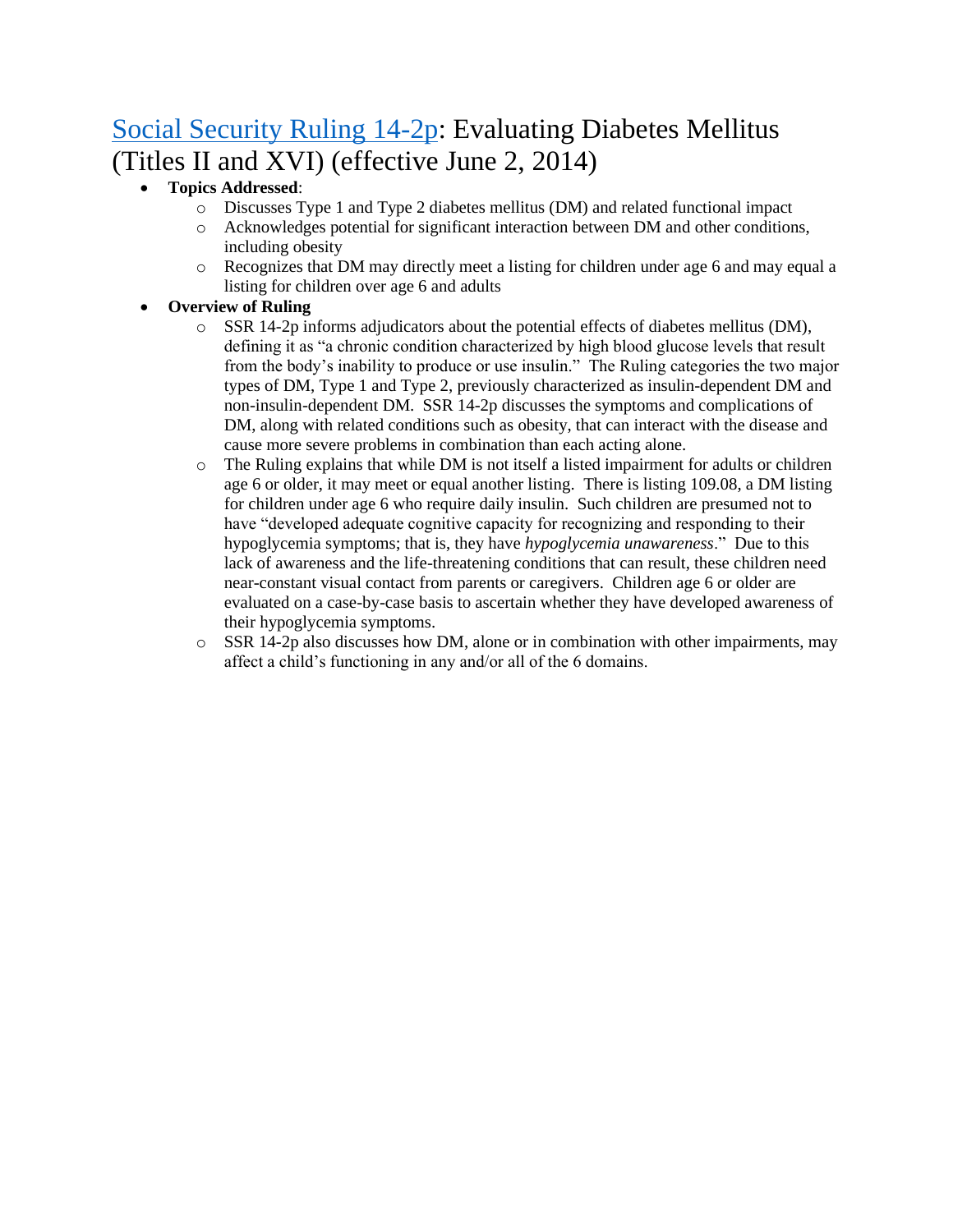# [Social Security Ruling 14-1p:](https://www.ssa.gov/OP_Home/rulings/PDF/2014-07465.pdf) Evaluating Cases Involving Chronic Fatigue Syndrome (CFS) (Titles II and XVI) (effective April 3, 2014)

### • **Topics Addressed**:

- o Clarifies policies for evaluation of Chronic Fatigue Syndrome (CFS)
- o Recognizes that CFS can be the basis for disability
- o Rescinds and replaces [SSR 99-2p](https://www.ssa.gov/OP_Home/rulings/di/01/SSR99-02-di-01.html)

- $\circ$  Like SSR 99-2p before it, SSR 14-1p recognizes that CFS may be a disabling impairment. The Ruling sets forth the specific medical signs that can help establish the existence of CFS as a medically determinable impairment (MDI). SSR 14-1p adopts the Centers for Disease Control and Prevention (CDC) definition of CFS, which defines the condition as a "systemic disorder consisting of a complex of symptoms that may vary in frequency, duration, and severity" which is characterized in part by "prolonged fatigue lasting 6 months or more, resulting in a substantial reduction in previous levels of occupational, educational, social, or personal activities." It is diagnosed "only after alternative medical and psychiatric causes of chronic fatiguing illness have been excluded."
- o SSR 14-1p also notes the "considerable overlap" between the symptoms present in CFS and fibromyalgia, explaining that "people with CFS who also have tender points have an MDI," but SSA "may still find that a person with CFS has an MDI if he or she does not have the specified number of tender points to establish fibromyalgia."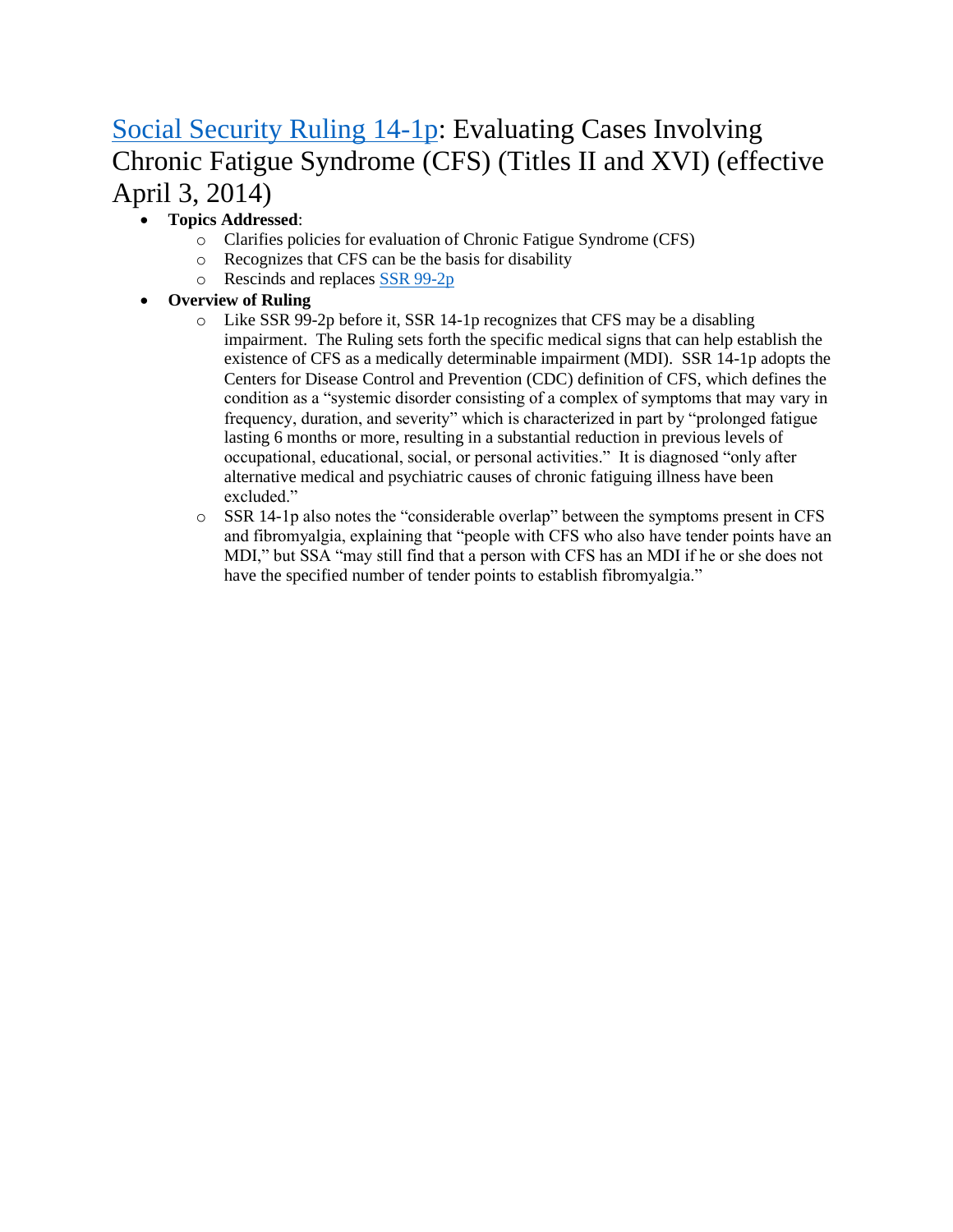# [Social Security Ruling 13-3p:](https://www.ssa.gov/OP_Home/rulings/PDF/2013-03914.pdf) Appeal of an Initial Medical Disability Cessation Determination or Decision (Title II) (effective February 21, 2013)

#### • **Topics Addressed**:

- o Announces adoption of the holding in *Difford v. Secretary of Health and Human Services*, 910 F.2d 1316 (6th Cir. 1990), as SSA's nationwide policy for cessation determinations
- o Explains that the adjudicator reviewing a cessation decision will decide disability through the date of the adjudicator's decision, including the date of the Appeals Council's action when it grants review and issues a decision.
- $\circ$  Provides that a timely request to review a cessation decision constitutes a protective filing allowing disability to be determined through the date of the final determination or decision on appeal
- o Describes adjudicators' responsibilities in making and explaining cessation decisions
- $\circ$  Rescinds [AR 92-2\(6\)](https://www.ssa.gov/OP_Home/rulings/ar/06/AR92-02-ar-06.html) as obsolete

- o Through SSR 13-3p, SSA adopts the holding in *Difford v. Secretary of Health and Human Services*, 910 F.2d 1316 (6th Cir. 1990), as its nationwide policy regarding administrative review of cessation determinations in response to timely requests. Previously, *Difford*'s holding was applied only within the 6<sup>th</sup> Circuit through AR 92-2(6), which is now rendered obsolete.
- $\circ$  The Ruling explains that § 223(f) of the Social Security Act, which provides the standard of review for determining whether an individual's disability has medically ceased, states that a benefits recipient may be determined to be no longer entitled to benefits based on cessation when, in addition to satisfaction of other criteria, "the individual is *now* able to engage in substantial gainful activity" (emphasis added). Further, "any determination under this section shall be made on the basis of all the evidence available in the individual's case file, including new evidence concerning the individual's prior or *current* condition" (emphasis added). SSR 13-3p explains that since the enactment of these provisions, SSA has "interpreted the words 'now' and 'current' in that section of the Act to mean that, generally, when deciding the appeal of a medical cessation, an adjudicator would consider what the beneficiary's condition was at the time of the initial cessation determination," and not at the time of the later review of the determination, such as that conducted by an ALJ or the Appeals Council. In the event of apparent worsening after the date of the initial cessation determination in title II cases, a new application for benefits would be solicited.
- $\circ$  SSR 13-3p, however, adopts the opinion in which the court interpreted the references to "now" and "current" to require consideration of whether the beneficiary was disabled at any time through the date of the adjudicator's final determination or decision, including the date of the Appeals Council's action when it grants review and issues a decision. Nevertheless, the Appeals Council will not consider evidence unrelated to the period on or before the ALJ's decision in the context of deciding whether to grant a request for review.
- o The Ruling also provides that a timely request to review a cessation decision constitutes a protective filing and eliminates the need for a new application with regard to the period through the final decision.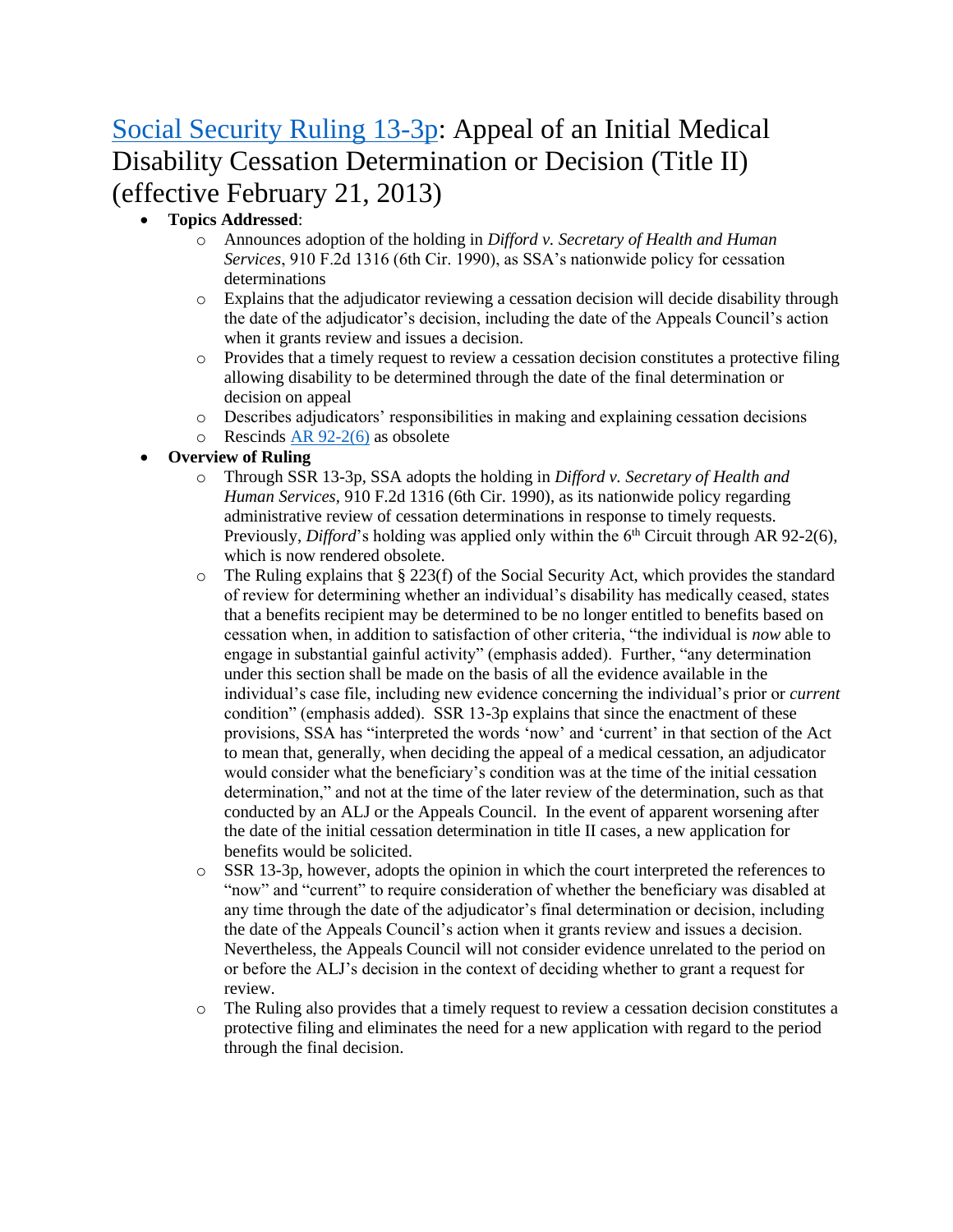# [Social Security Ruling 13-2p:](https://www.ssa.gov/OP_Home/rulings/PDF/2013-03751.pdf) Evaluating Cases Involving Drug Addiction and Alcoholism (DAA) (Titles II and XVI) (effective March 22, 2013)

### • **Topics Addressed**:

- o Consolidates information from multiple sources to explain SSA's policy regarding drug addiction and alcoholism (DAA)
- o Addresses 15 specific topics in Q&A format
- o Defines DAA
- o Explains how the presence and materiality of DAA is determined
- o Discusses various scenarios and complications that arise in DAA cases
- o Outlines the specific findings that decisions raising DAA issues must contain
- o Rescinds and replaces [SSR 82-60](https://www.ssa.gov/OP_Home/rulings/di/01/SSR82-60-di-01.html)

- o SSR 13-2p aims to provide a statement of current SSA policy regarding drug addiction and alcoholism (DAA) by bringing together information from a variety of sources, such as the Diagnostic and Statistical Manual of Mental Disorders (DSM) published by the American Psychiatric Association, regulatory provisions and the HALLEX.
- o The Ruling covers topic including how DAA is determined, when DAA is considered material, what evidence is needed, how periods of abstinence are considered, whether failure to follow prescribed treatment can be an issue and what explanations decisions involving DAA issues must contain.
- o SSR 13-2p defines DAA generally as "substance use disorders," with the exception of nicotine use disorders. According to the Ruling, "substance use disorders" is defined as "maladaptive patterns of substance use that lead to clinically significant impairment or distress," per the latest edition of the DSM.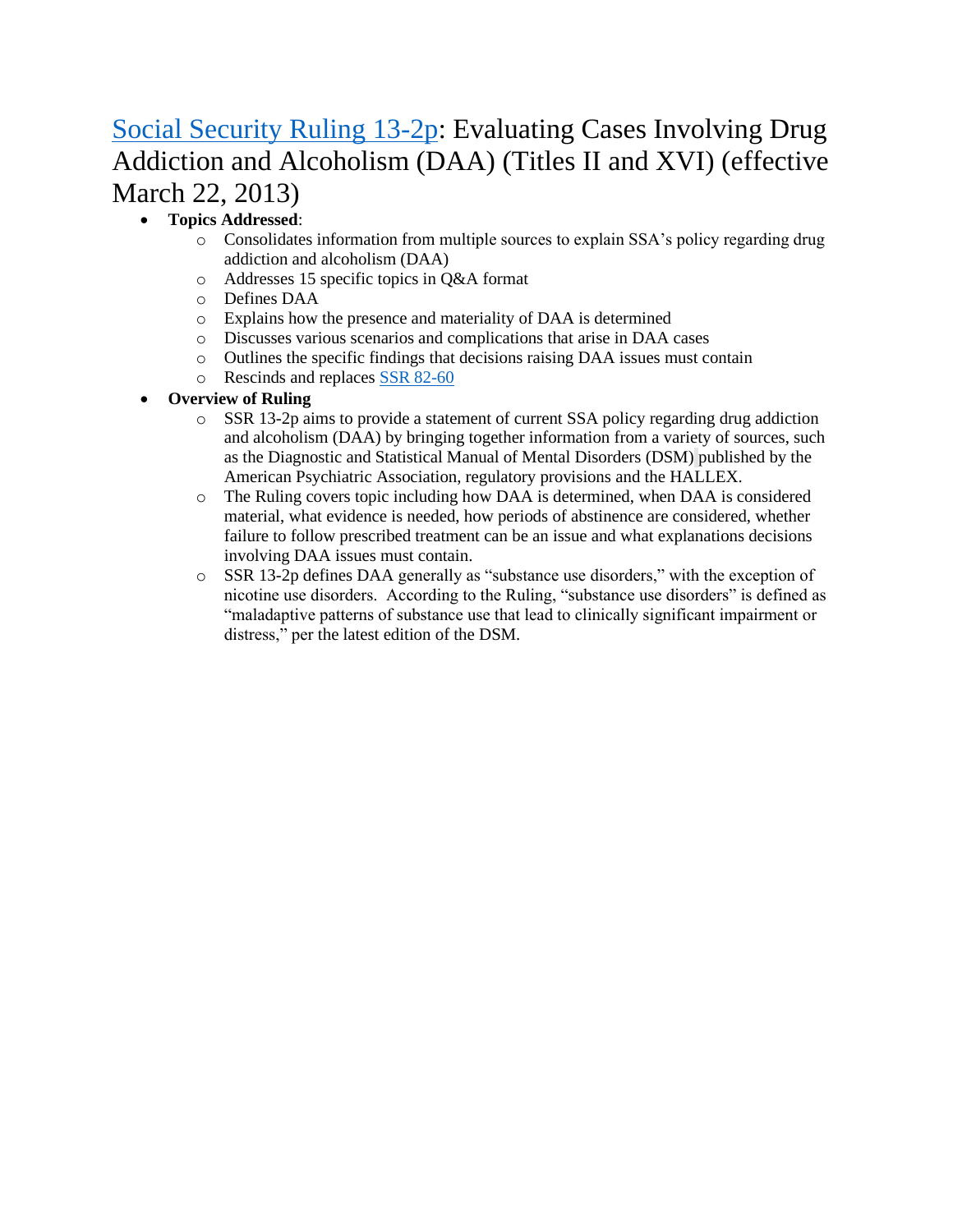[Social Security Ruling 13-1p:](https://www.ssa.gov/OP_Home/rulings/PDF/2013-01833.pdf) Agency Processes For Addressing Allegations of Unfairness, Prejudice, Partiality, Bias, Misconduct, or Discrimination by Administrative Law Judges (ALJs) (Titles II and XVI) (effective February 28, 2013)

- **Topics Addressed**:
	- o Clarifies SSA's three processes for handling allegations of ALJ unfairness, prejudice, partiality, bias, misconduct and discrimination
- **Overview of Ruling**
	- o SSR 13-1p describes the three separate processes SSA has for addressing allegations of unfairness, prejudice, partiality, bias, misconduct, or discrimination by an ALJ.
		- First, a party may ask for review by the Appeals Council when an ALJ refuses to withdraw despite the party's objection. Relying solely on information in the administrative record, the Appeals Council will apply the abuse of discretion standard and may provide a new decision on the claim or remand for further proceedings.
		- Second, the Division of Quality Service addresses both referrals from the Appeals Council and complaints made by parties. This entity determines whether to take private action in relation to the ALJ, such as counseling, training, mentoring or discipline.
		- Third, a party may file a discrimination complaint by using Form SSA-437-BK or submitting an equivalent letter. The discrimination complaint must be filed within 180 days, absent good cause for untimeliness.
	- o The Ruling explains that these three processes operate independently and all three may be pursued and occur simultaneously.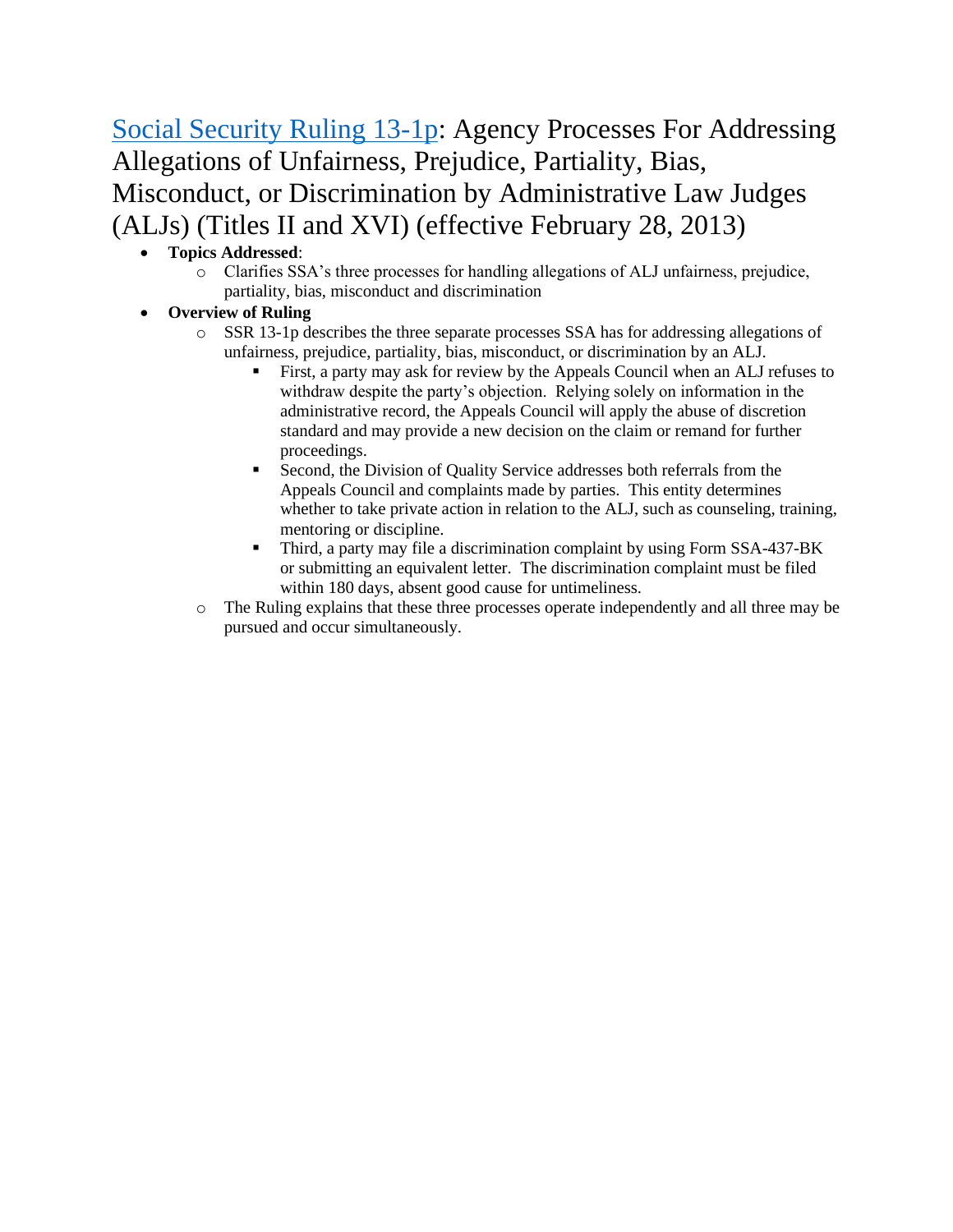# [Social Security Ruling 12-2p:](https://www.ssa.gov/OP_Home/rulings/PDF/2012-17936.pdf) Evaluation of Fibromyalgia (Titles II and XVI) (effective July 25, 2012)

- **Topics Addressed**:
	- o Provides a definition of fibromyalgia
	- o Details the process for determining whether fibromyalgia is a medically determinable impairment (MDI)
	- o Discusses the evaluation of fibromyalgia within the context of the sequential evaluation process
	- o Acknowledges the need to consider the variable nature of the condition
	- o Recognizes that fibromyalgia may medically equal a listing
	- o Cautions that application of the Medical-Vocational Guidelines (GRIDs) may be precluded by the effects of fibromyalgia

- SSR 12-2p defines fibromyalgia as "a complex medical condition characterized primarily by widespread pain in the joints, muscles, tendons, or nearby soft tissues that has persisted for at least 3 months."
- o The Ruling explains that, as with other medically determinable impairments (MDIs), the existence of fibromyalgia is shown through evidence from acceptable medical sources. There must be documentation that a physician reviewed the claimant's medical history and conducted a physical examination. According to SSR 12-2p, in order for an adjudicator to determine that the claimant has fibromyalgia, three prerequisites must be met: (1) a physician has diagnosed fibromyalgia, (2) a physician has provided the evidence described by either (a) the 1990 American College of Rheumatology (ACR) Criteria for the Classification of Fibromyalgia or (b) the 2010 ACR Preliminary Diagnostic Criteria, and (3) the diagnosis is "not inconsistent" with the other evidence in the record.
- $\circ$  SSR 12-2p provides that if the evidence is insufficient to support a finding regarding the duration requirement, SSA will follow its usual policies for developing additional evidence, such as re-contacting sources or ordering a consultative examination (CE). However, the Ruling notes that SSA "will not purchase a CE solely to determine if a person has [fibromyalgia] in addition to another [medically determinable impairment] that could account for his or her symptoms." In discussing the importance (although not the essentialness) of the CE's access to longitudinal information, SSR 12-2p acknowledges that "the symptoms and signs of [fibromyalgia] may vary in severity over time and may even be absent on some days."
- o The Ruling clarifies that, one fibromyalgia is determined to be present, information from sources other than acceptable medical sources may be used to evaluate its severity and functional effects. But the credibility of the claimant's statements about his or her own symptoms is still evaluated pursuant to SSA regulations and SSR 96-7p.
- o SSR 12-2p observes that while fibromyalgia itself is not a listed impairment, adjudicators must consider whether it medically equals a listing, such as listing 14.09D. In regards to the RFC findings, the Ruling again stresses the importance of considering "a longitudinal record whenever possible because the symptoms of [fibromyalgia] can wax and wane so that a person may have 'bad days and good days.'"
- o The Ruling also cautions adjudicators, in regards to step 5, about the potential for claimants with fibromyalgia to have both exertional and non-exertional limitations that may preclude application of the GRIDs.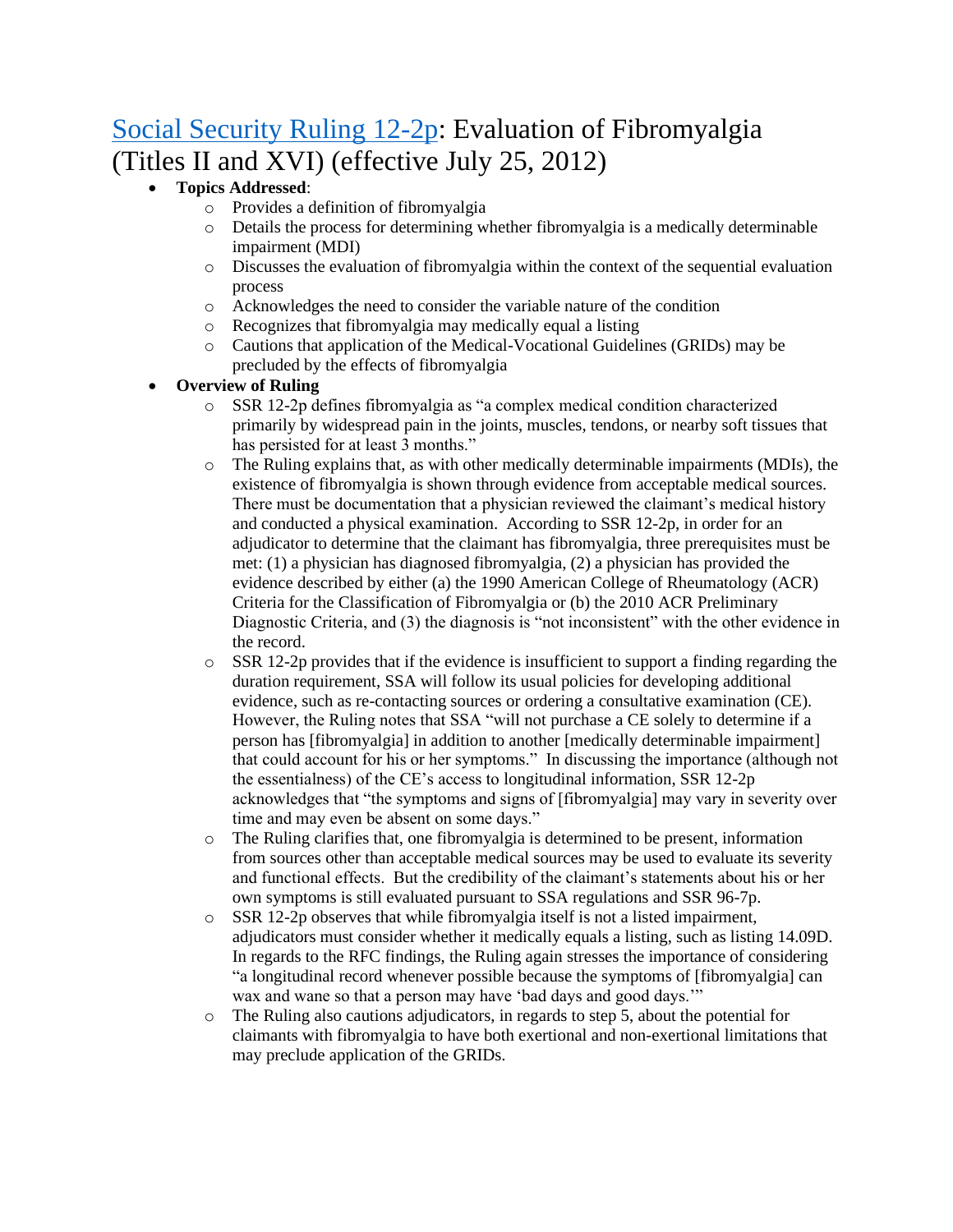[Social Security Ruling 12-1p:](https://www.ssa.gov/OP_Home/rulings/PDF/2012-23321.pdf) Determining whether work performed in self-employment by persons who are blind is substantial gainful activity and treatment of income resulting from the Randolph-Sheppard Act and similar programs (Title II) (effective September 21, 2012)

- **Topics Addressed**:
	- o Discusses the treatment of self-employment activity by blind persons
	- o Explains that the test for SGA in the context of blind persons involves a two-part test
	- o Clarifies that countability of income received under the Randolph-Sheppard Act
- **Overview of Ruling** 
	- o SSR 12-1p clarifies how work activity by blind, self-employed persons is evaluated for SGA determinations. The Ruling explains that, to be engaged in SGA, a blind person must both receive a substantial income from the business and have rendered significant services to the business. Thus, if the countable income exceeds the applicable SGA guideline for blind persons, it must then be determined whether that person has rendered significant services to the business.
	- o The Ruling also provides "the income that blind self-employed vendors receive under the Randolph-Sheppard Act (and similar State programs) from vending machines that are located on the same property, but are not serviced, operated, or maintained by the blind vendor, is not a measure of a blind vendor's own productivity." Therefore, since it does not represent the actual value of any part of the blind vendor's work activity, it is not considered in the SGA determination.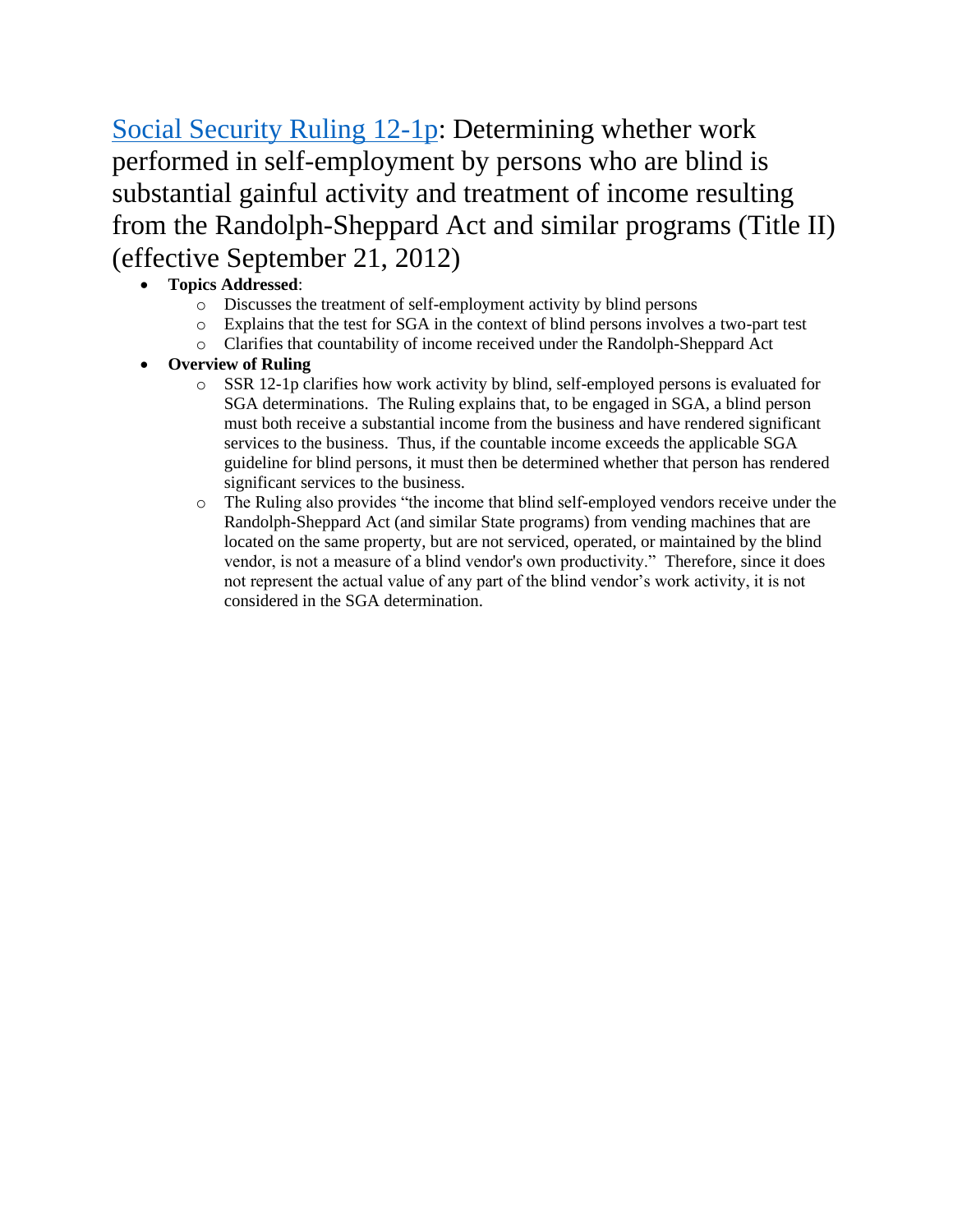# [Social Security Ruling 11-2p:](https://www.gpo.gov/fdsys/pkg/FR-2011-09-12/pdf/2011-23239.pdf) Documenting and Evaluating Disability in Young Adults (Titles II and XVI) (effective September 12, 2011)

### • **Topics Addressed**:

- o Discusses considerations used in evaluating disability claims of young adults
- o Explains that evidence from medical sources, other than acceptable medical sources, can be of value when determining the severity of an impairment in young adults
- o Specifies that information from school programs is often important in the claims of young adults
- o Discusses the evaluation of a young adult's community experiences and extra help and accommodations received by a young adult
- o Clarifies the rule to be applied for determining insured status for young adult claimants
- o Addresses scenarios involving military service by young adult claimants
- o Provides guidance for utilizing the GRIDs in cases involving young adults
- o Discusses the situation in which the young adult claimant was previously found to be disabled under the child standard
- o Discusses continued benefits for young adults who participate in vocational rehabilitation programs
- **Overview of Ruling** 
	- $\circ$  SSR 11-2p discusses multiple aspects of the adjudication of disability claims for young adults, defined as an individual between age 18 and approximately age 25.
	- $\circ$  The Ruling notes that, while the same definition of disability applies to young adults as it does for other adults, the evidence SSA considers for "disability determinations for young adults is generally the same as, or similar to, the evidence [it] considers for making disability determinations for older adolescents under title XVI."
	- o SSR 11-2p contains many reminders of existing law and policy, as well as many practical examples intended to illustrate the application of the law and policy to cases involving young adult claimants.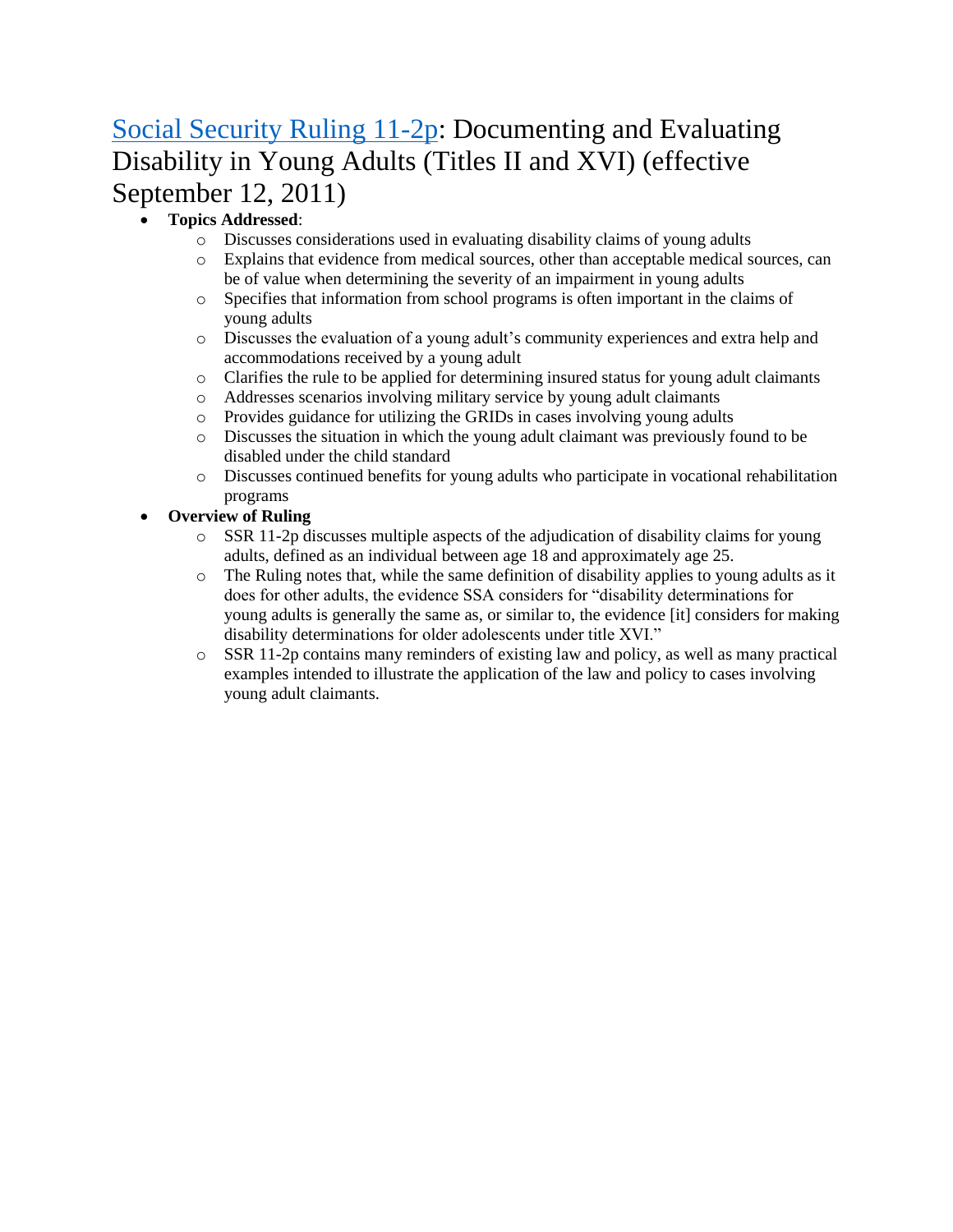# [Social Security Ruling 11-1p:](https://www.gpo.gov/fdsys/pkg/FR-2011-07-28/pdf/2011-19103.pdf) Procedures for Handling Requests to File Subsequent Applications for Disability Benefits (Titles II and XVI) (effective July 28, 2011)

- **Topics Addressed**:
	- o Announces SSA's revised procedure under which it will no longer process a subsequent disability claim if the claimant already has a claim under the same title and of the same type pending in the administrative review process
	- o Explains how the Appeals Council will treat additional evidence submitted by a claimant who has a claim pending before it
	- o Indicates the circumstances under which a new application will be processed despite the existence of another pending application
- **Overview of Ruling** 
	- o SSR 11-1p explains that, under SSA's new procedure, a claimant must choose between pursuing administrative review of a claim and filing a new under the same title and of the same type, with limited exception.
	- o The Ruling clarifies, however, that it does not affect claimants wishing to file a subsequent application once the prior claim is on appeal in federal court.
	- $\circ$  SSR 11-1p further explains that new applications will ordinarily no longer be accepted while a "prior disability claim is pending administrative review," but that a claimant can still provide SSA "with evidence that is relevant to [a] pending claim, in accordance with [its] existing regulations and procedures." When a claimant submits evidence to the Appeals Council that is relevant only to the period after an ALJ decision, the Appeals Council will return the evidence to the claimant. *See* 20 CFR §§ 404.976(b) and 416.1476(b). However, according to the Ruling, if the evidence "shows a new critical or disabling condition," and the claimant informs SSA that he or she desires "to file a new claim based on this evidence, the Appeals Council may permit" the filing of "a new disability claim before it completes its actions on [the claimant's] request for review of the pending claim."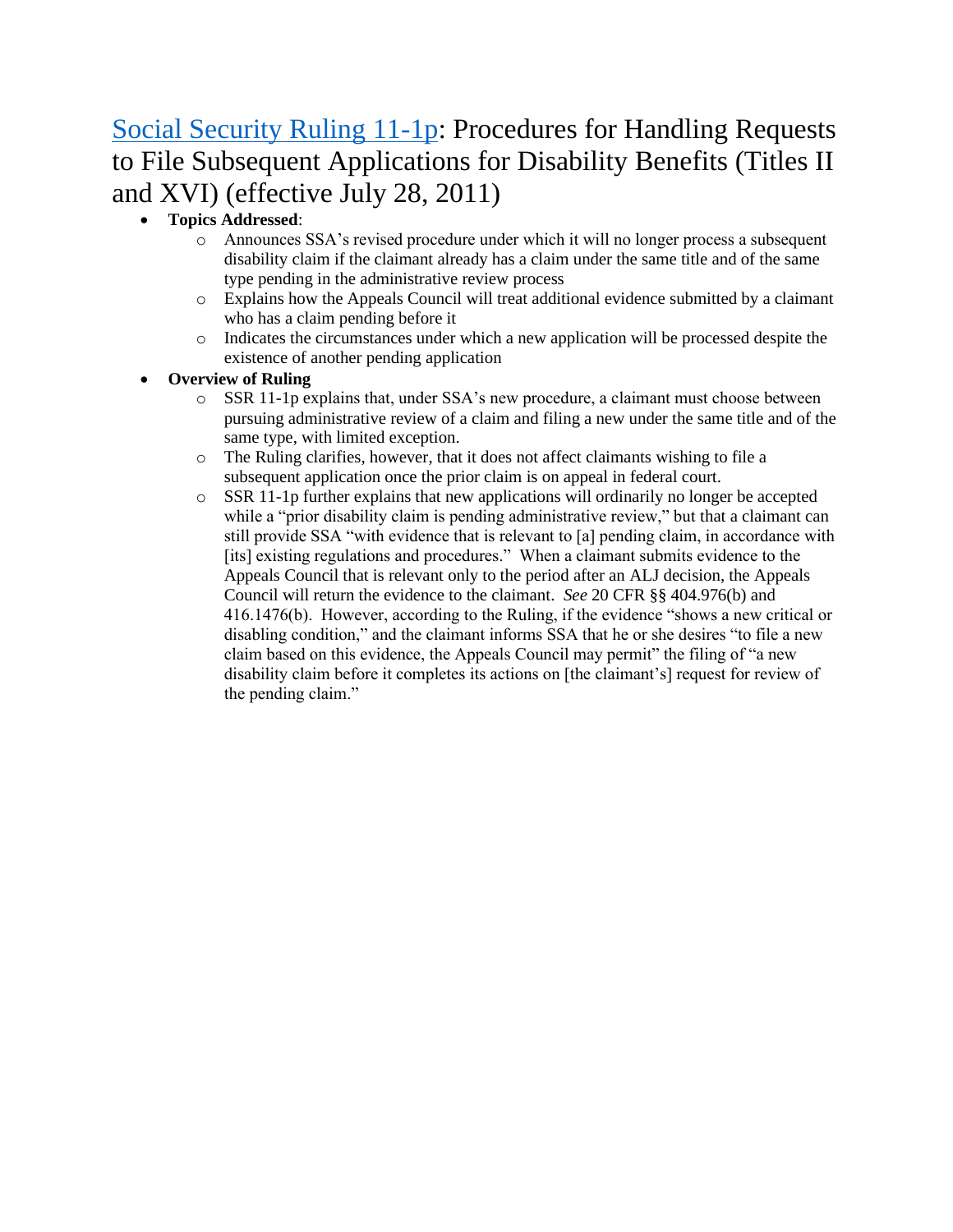# [Social Security Ruling 09-8p:](https://www.gpo.gov/fdsys/pkg/FR-2009-02-17/pdf/E9-3385.pdf) Determining Childhood Disability – The Functional Equivalence Domain of "Health and Physical Well-Being" (Title XVI) (effective March 19, 2009)

### • **Topics Addressed**:

- o Defines the domain of "health and physical well-being"
- o Explains the difference between this domain and "moving about and manipulating objects"
- o Discusses the effects of limitations in this domain on other domains
- o Provides examples of typical functioning in this domain

- o SSR 09-8p defines the domain of "health and physical well-being" as the "cumulative physical effects of physical and mental impairments and their associated treatments on a child's health and functioning." Unlike the other five domains, the Ruling clarifies that this domain does *not* address typical development and functioning, but, instead, "addresses how such things as recurrent illness, the side effects of medication, and the need for ongoing treatment affect a child's body; that is the child's health and sense of physical well-being."
- o The Ruling explains that some physical effects considered in this domain can result directly from physical and mental impairments, the consequences of treatment such as medications or therapies the child receives.
- o SSR 09-8p also recognizes that "the cumulative physical effects of a child's physical or mental impairment(s) can vary in kind and intensity, and can affect each child differently."
- o The Ruling discusses the difference between the domains of "health and physical wellbeing" and "moving about and manipulating objects," explaining that in this domain, SSA considers the "cumulative physical effects of physical and mental impairments and their associated treatments or therapies," which were not addressed in the domain of "moving about and manipulating objects."
- $\circ$  SSR 09-8p gives examples of some of the limitations considered in this domain, clarifying that these "are not the only limitations in this domain, nor do they necessarily described a 'marked' or an 'extreme' limitation," noting that the examples "may or may not described limitations depending on the expected level of functioning for a given child's age."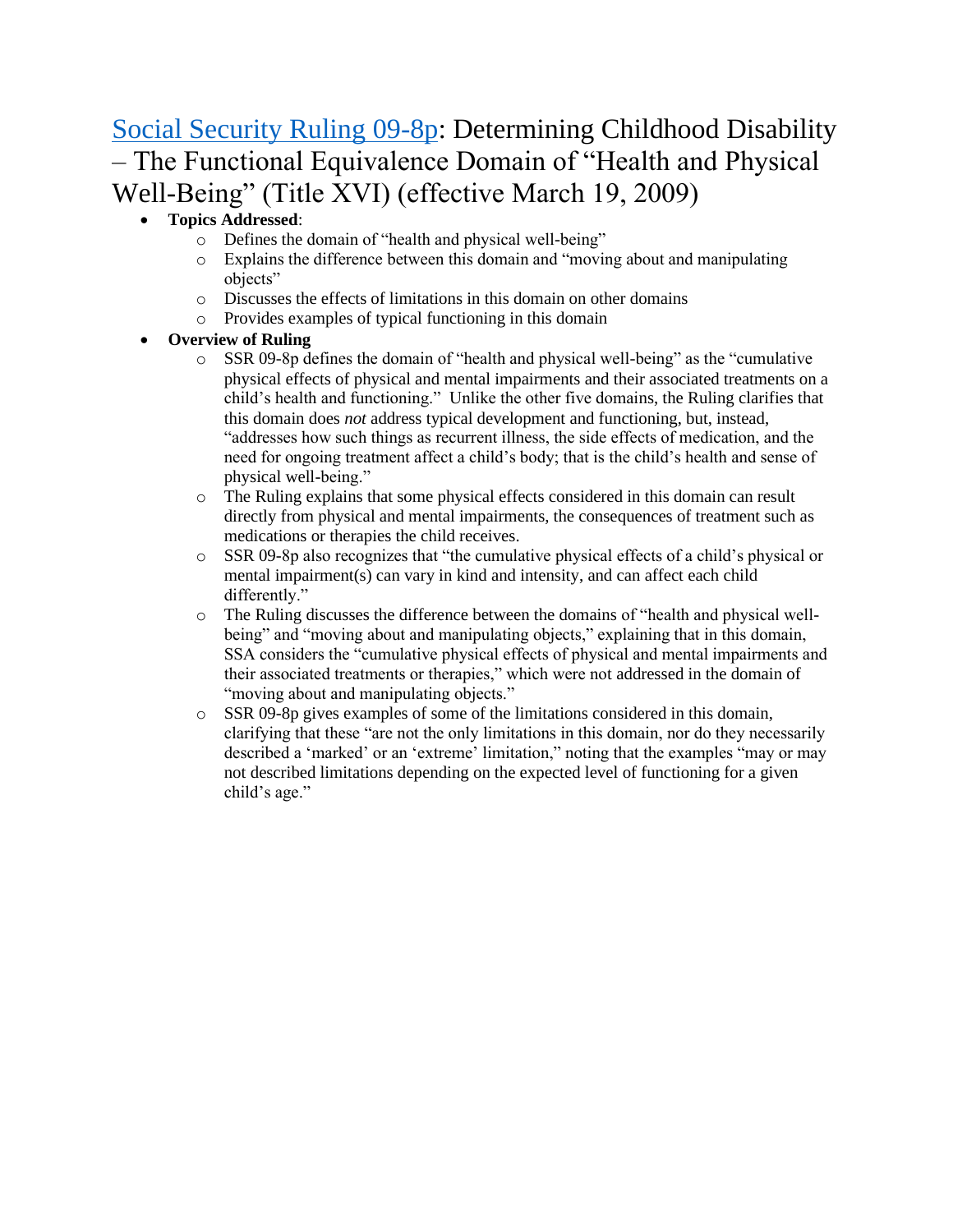# [Social Security Ruling 09-7p:](https://www.gpo.gov/fdsys/pkg/FR-2009-02-17/pdf/E9-3384.pdf) Determining Childhood Disability – The Functional Equivalence Domain of "Caring for Yourself" (Title XVI) (effective March 19, 2009)

### • **Topics Addressed**:

- o Defines the domain of "caring for yourself"
- o Explains the difference between the domains of "caring for yourself" and "interacting and relating with others"
- o Explains that a child is not fully responsible for failing to follow prescribed treatment
- o Discusses the effects of limitations in this domain on other domains
- o Provides examples of typical functioning and limited functioning in this domain

- $\circ$  SSR 09-7p defines the domain of "caring for yourself" as the "child's ability to maintain a healthy *emotional* and *physical* state," including how well the child gets his or her physical and emotional wants and needs met in appropriate ways; how the child copes with stress and changes in his or her environment; and whether the child takes care of his or her own health, possessions, and living area. According to the Ruling, the focus of this domain is "how well a child relates to *self* by maintaining a healthy emotional and physical state in ways that are age-appropriate and in comparison to other same-age children who do not have impairments."
- o The Ruling recognizes that both physical and mental impairments, medication or other treatment can affect a child's ability to care for himself or herself and cites several examples, such as a child who is prescribed medication that causes weight gain frequently fails or refuses to take it because of embarrassment about his weight, thereby endangering his health. Additionally, children whose mental and physical impairments affect their ability to meet their emotional wants and needs may react in inappropriate ways.
- $\circ$  SSR 09-7p also discusses the difference between the domains of "caring for yourself" and "interacting and relating with others."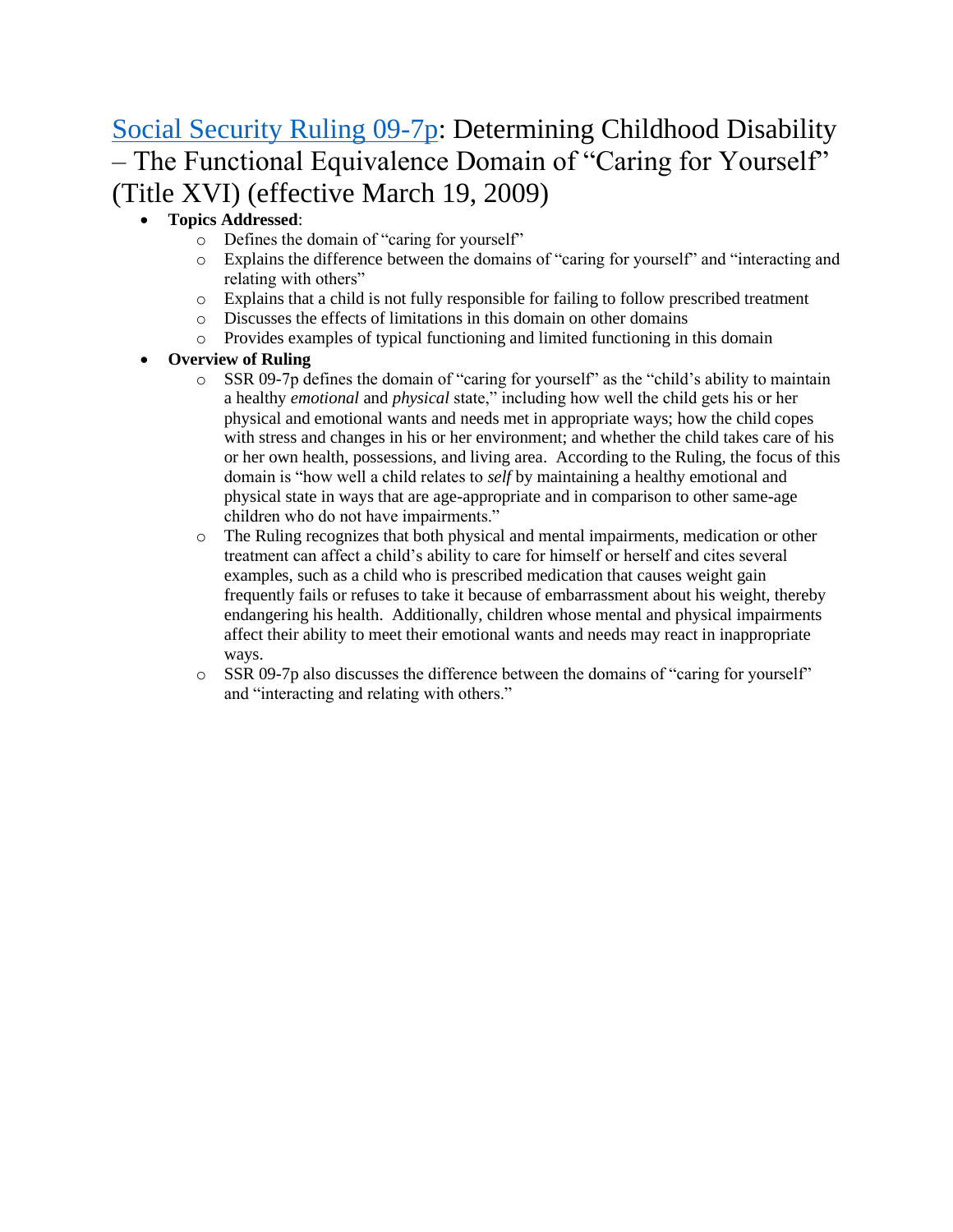# [Social Security Ruling 09-6p:](https://www.gpo.gov/fdsys/pkg/FR-2009-02-17/pdf/E9-3383.pdf) Determining Childhood Disability – The Functional Equivalence Domain of "Moving About and Manipulating Objects" (Title XVI) (effective March 19, 2009)

### • **Topics Addressed**:

- o Defines the domain of "moving about and manipulating objects"
- o Explains the difference between the domains of "moving about and manipulating objects" and "health and physical well-being"
- o Discusses the effects of limitations in this domain on other domains
- o Provides examples of typical functioning in this domain
- **Overview of Ruling** 
	- o SSR 09-6p defines the domain of "moving about and manipulating objects" as "the physical ability to move one's body from one place to another and to move and manipulate things." The Ruling further recognizes that these activities "may require gross and fine motor skills or a combination of both."
	- o The Ruling acknowledges that both physical and mental impairments can affect a child's ability to move and manipulate objects and cites several examples. A child with a benign brain tumor may have difficulty with balance; a child with rheumatoid arthritis may have difficulty writing; and a child with a developmental coordination disorder may be clumsy and have slow eye-hand coordination.
	- $\circ$  SSR 09-6p specifies that some medications can affect a child in this domain, such as antidepressant medications that cause hand tremors interfering with motor skills.
	- o The Ruling also discusses the difference between this domain and "health and physical well-being," explaining that children with limitations in "moving about and manipulating objects" may also have limitations in other domains. For example, pain may cause limitations in several domains.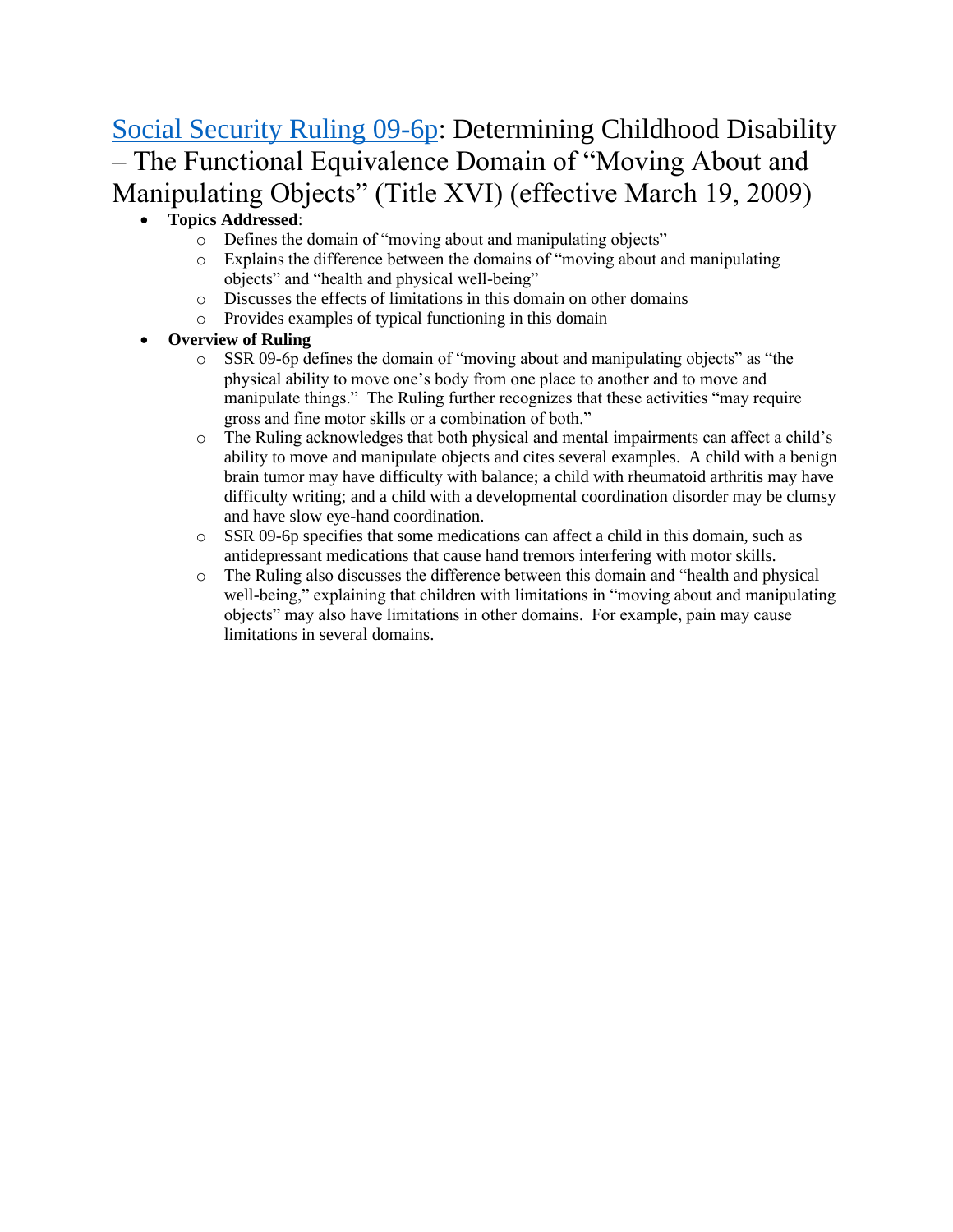# [Social Security Ruling 09-5p:](https://www.gpo.gov/fdsys/pkg/FR-2009-02-17/pdf/E9-3382.pdf) Determining Childhood Disability – The Functional Equivalence Domain of "Interacting and Relating with Others" (Title XVI) (effective March 19, 2009)

### • **Topics Addressed**:

- o Defines the domain of "interacting and relating with others"
- o Discusses the role of communication in this domain
- o Explains the difference between the domains of "interacting and relating with others" and "caring for yourself"
- o Explains effects of limitations in this domain on other domains
- o Provides examples of typical functioning in this domain

- $\circ$  SSR 09-5p defines the domain of "interacting and relating with others" as a child's ability to "initiate and respond to exchanges with other people and to form and sustain relationships with family members, friends and others." This includes "all aspects of social interaction with individuals and groups at home, at school and in the community."
- o The Ruling explains that important aspects of this domain include the child's response to persons in authority, compliance with rules and regard for others' possessions. Additionally, because communication is essential in order to interact and relate to others, this domain considers the "speech and language skills children need to speak intelligibly and to understand and use the language of their community."
- o SSR 09-5p recognizes that both physical and mental impairments can affect a child's ability to interact with others and cites several examples. A child with a hearing impairment or repaired cleft palate may have speech that is difficult to understand; a child with ADHD may antagonize others by impulsively cutting in line; a child with a physical abnormality who uses adaptive equipment may have difficulty making friends; a child with an anxiety disorder may be extremely uncomfortable around other children; and a child with an autism spectrum disorder may have limited emotional and social responses to others.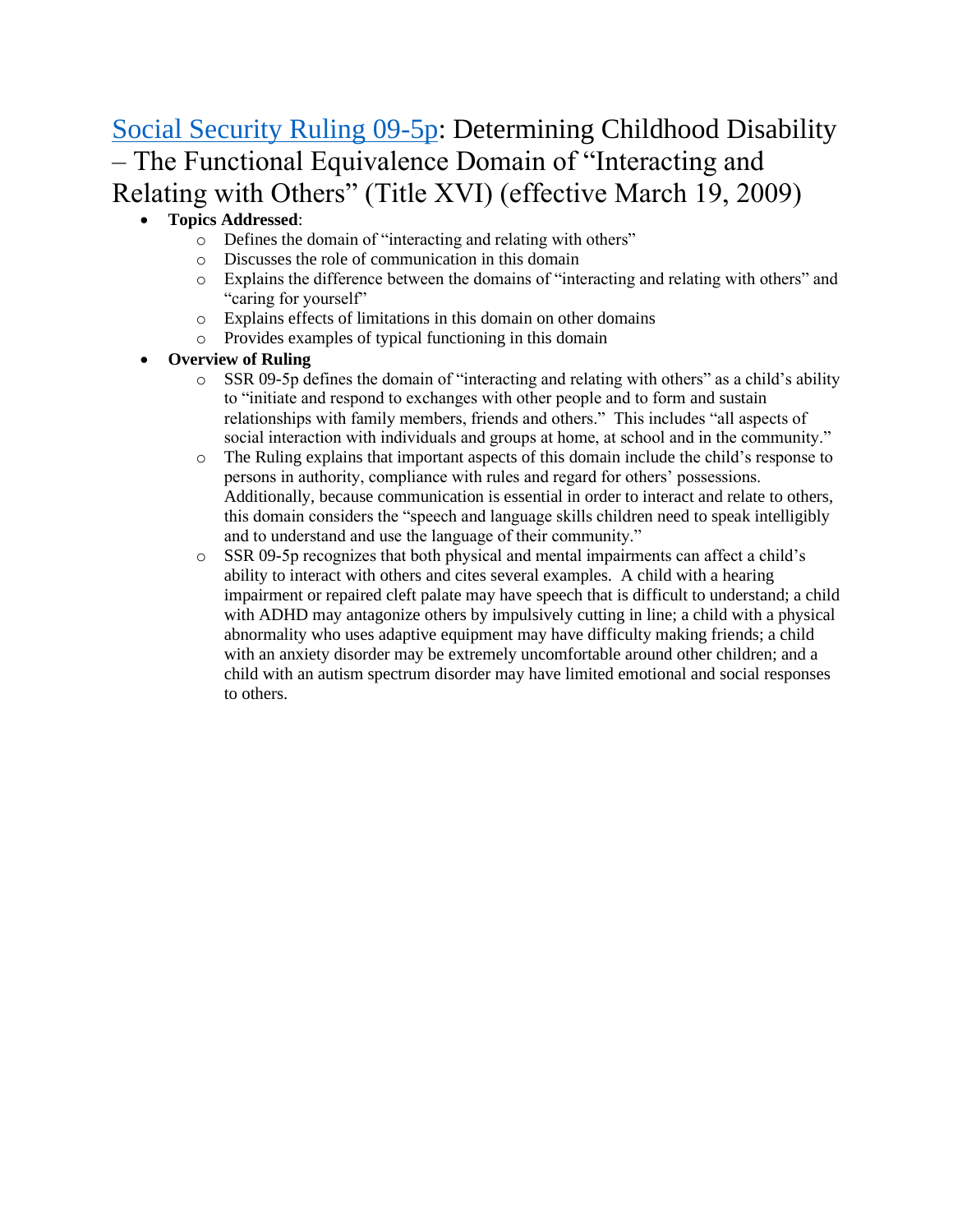# [Social Security Ruling 09-4p:](https://www.gpo.gov/fdsys/pkg/FR-2009-02-18/pdf/E9-3380.pdf) Determining Childhood Disability – The Functional Equivalence Domain of "Attending and Completing Tasks" (Title XVI) (effective March 20, 2009)

## • **Topics Addressed**:

- o Defines the domain of "attending and completing tasks"
- o Discusses the effects of limitations in this domains on other domains
- o Provides examples of typical functioning and limited functioning in this domain

- o SSR 09-4p defines the domain of "attending and completing tasks" as how well a child is able to focus and maintain attention and how well the child begins, carries through, and finishes activities or tasks, including the "child's alertness and ability to focus on an activity or task despite distractions, and perform tasks at an appropriate pace."
- o The Ruling explains that this domain also considers the child's "ability to change focus after completing a task and to avoid impulsive thinking and acting" as well as the child's "ability to organize, plan ahead, prioritize competing tasks and manage time."
- $\circ$  SSR 09-4p contains examples of typical functioning and limited functioning in this domain.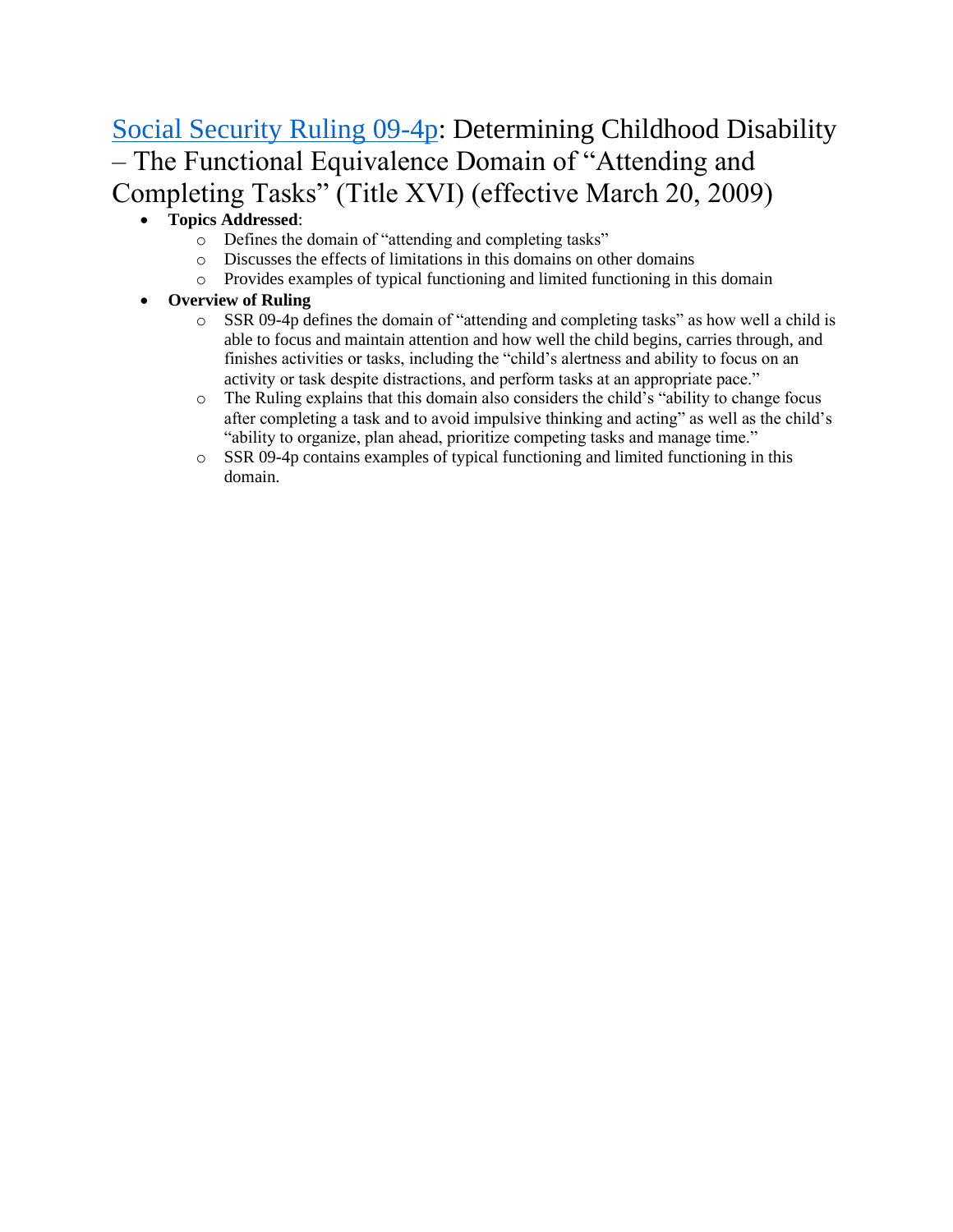# [Social Security Ruling 09-3p:](https://www.gpo.gov/fdsys/pkg/FR-2009-02-17/pdf/E9-3379.pdf) Determining Childhood Disability – The Functional Equivalence Domain of "Acquiring and Using Information" (Title XVI) (effective March 19, 2009)

### • **Topics Addressed**:

- o Defines the domain of "acquiring and using information"
- o Explains that preschool and school records are an important source of information in this domain
- o Discusses the effects of limitations in this domain on other domains
- o Provides examples of typical functioning in this domain
- **Overview of Ruling** 
	- o SSR 09-3p defines the domain of "acquiring and using information" as how well a child acquires or learns information, and how well the child uses the information he or she has learned.
	- $\circ$  The Ruling explains that children acquire and use information "at all ages for many different purposes" and that "this domain considers more than just assessments of cognitive ability as measured by intelligence tests, academic achievement instruments, or grades in school."
	- o SSR 09-3p clarifies that children with limitations in this domain may also have limitations in other domains. For example, mental impairments that impact a child's ability to learn may also affect the child's ability to complete tasks; a child with a language impairment may have limitations in both acquiring and using information as well as interacting and relating with others; and a child with a physical impairment that impact the child's ability to move about may also have limitations in acquiring and using information.
	- $\circ$  The Ruling also explains that SSA evaluate the effects of the child's impairments, including the effects of medication or other treatment and therapies, in all relevant domains.
	- o SSR 09-3p contains examples of typical functioning and limited functioning in this domain based on a child's age.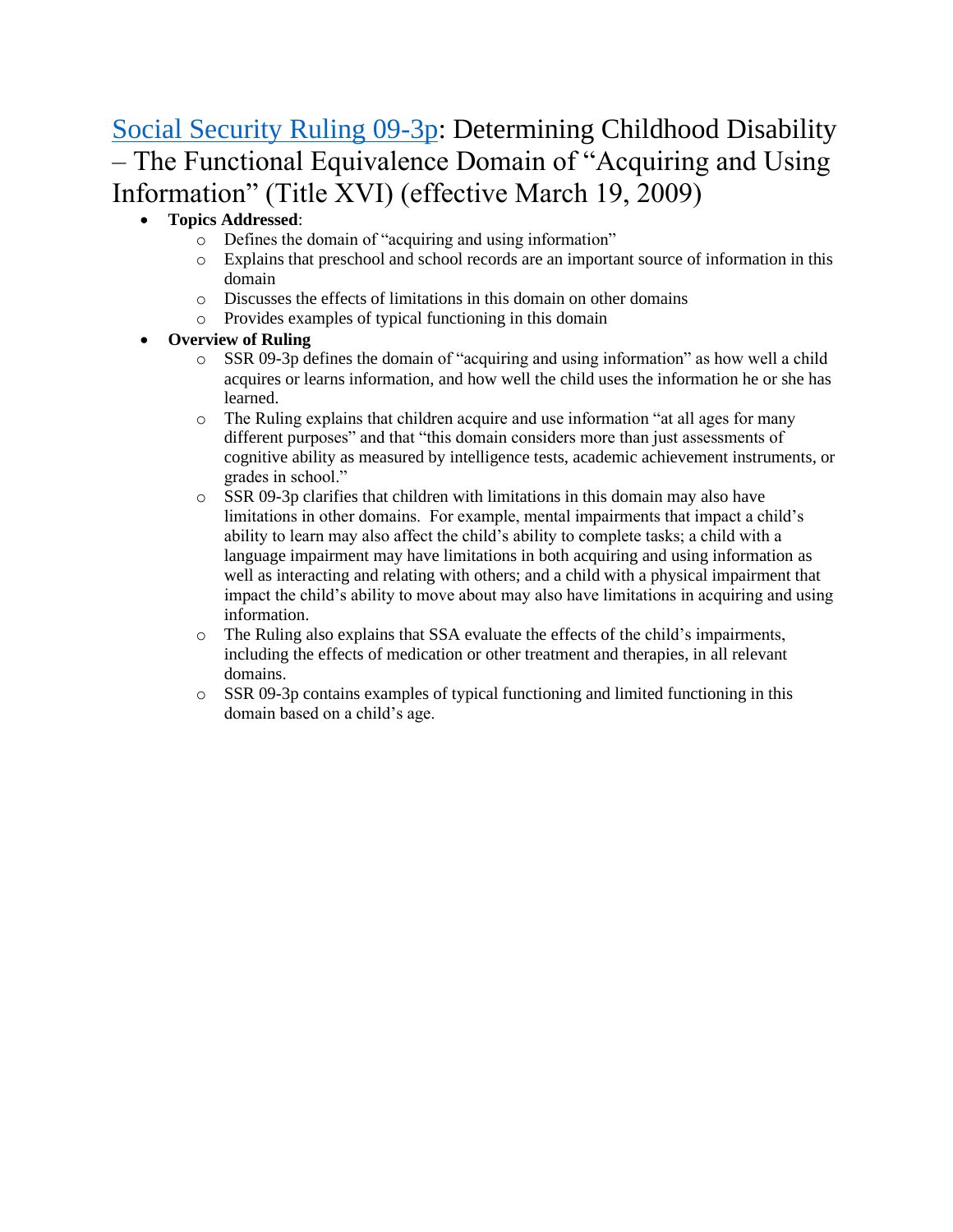# [Social Security Ruling 09-2p:](https://www.gpo.gov/fdsys/pkg/FR-2009-02-18/pdf/E9-3378.pdf) Determining Childhood Disability – Documenting a Child's Impairment-Related Limitations (Title XVI) (effective March 20, 2009)

### • **Topics Addressed**:

- o Discusses the evidence needed to document a child's impairments and related limitations for children's SSI benefits
- o Explains the need to obtain school records and early intervention records
- o Clarifies that sources of information about a child's functioning comes from both medical and non-medical sources
- o Stresses the importance of knowing the "standard of comparison" used by medical sources
- o Explains the duty to resolve material inconsistencies in the evidence

- o SSR 09-2p discusses the evidence needed to document a child's impairment and related limitations, the sources of evidence, how SSA considers evidence from early intervention and school programs, how inconsistencies in the evidence are addressed and other issues related to the development of evidence regarding functioning.
- o The Ruling also discusses how evidence from non-medical sources is considered.
- $\circ$  SSR 09-2p notes in particular that in situations in which there is insufficient evidence, including when a material inconsistency exists that cannot be resolved based on consideration of all the other relevant evidence in the record, the adjudicator should "try to complete the record by requesting additional or clarifying information."